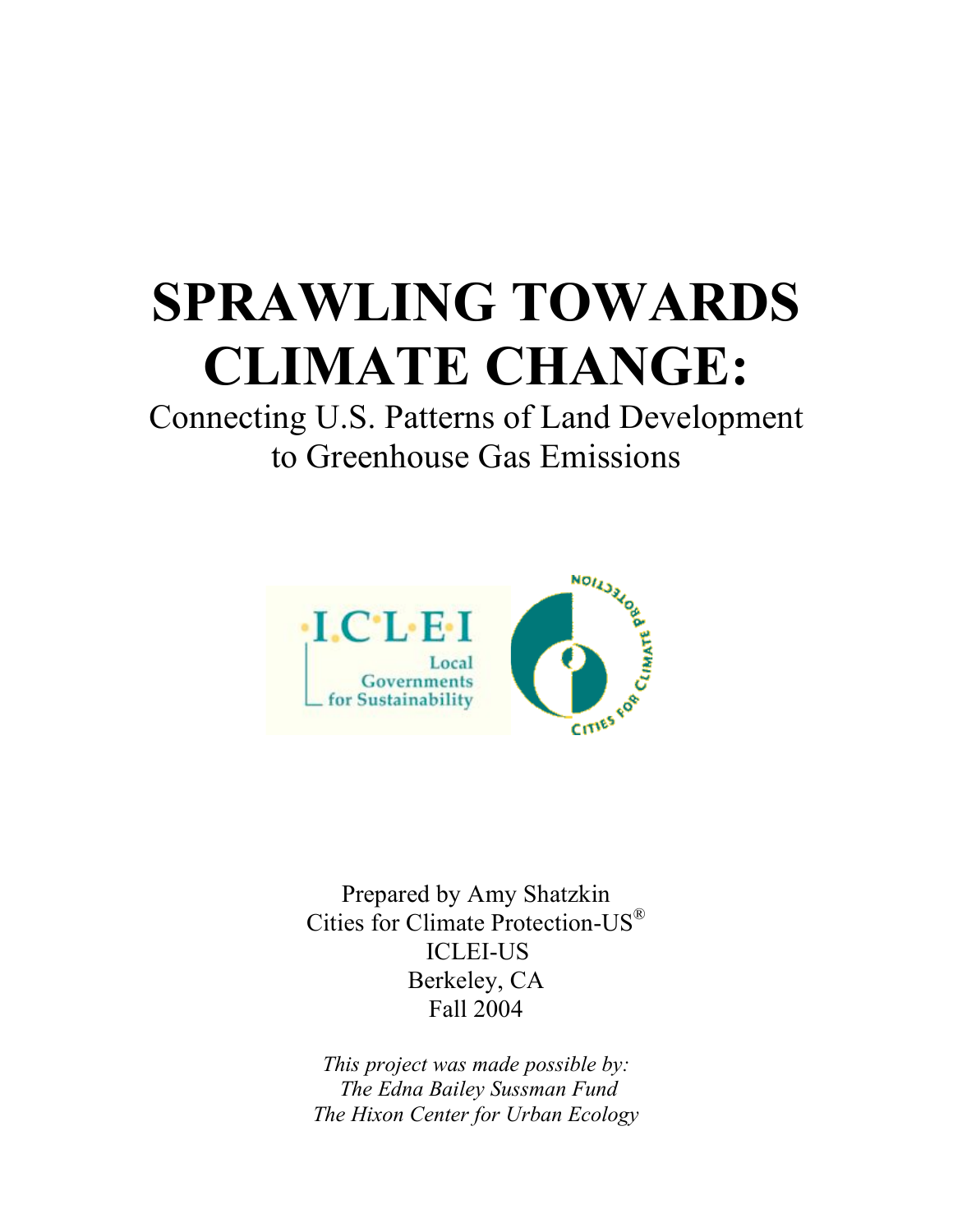# **TABLE OF CONTENTS**

# **THE SPRAWL-GHG CONNECTION**

| Introduction                         |    |
|--------------------------------------|----|
| Sprawling Forward: America Today     |    |
| Defining Smart Growth                | 4  |
| Municipalities Can Slow Sprawl       | 6  |
| Solving $Sprawl = Multiple$ Benefits |    |
| The Problem: It's Where We Build     | 10 |
| Developing Solutions                 | 12 |
| The Problem: It's How We Build       | 14 |
| <b>Building Solutions</b>            | 16 |

# **LAND USE PLANNING FOR CO2 REDUCTION:**

| Examples from 5 CCP Communities        |    |
|----------------------------------------|----|
| <b>Central Connecticut Communities</b> | 20 |
| New Haven, CT                          | 21 |
| Austin, TX                             | 21 |
| San Diego, CA                          | 21 |
| Sacramento, CA                         | つつ |

# **RESOURCE GUIDE**

| <b>Municipal Friendly Tools</b>              | 23 |
|----------------------------------------------|----|
| <b>Smart Growth Organizations</b>            | 24 |
| <b>Online Smart Growth Glossaries</b>        | 25 |
| Transportation-related Organizations         | 25 |
| Green Building Information and Organizations | 25 |
| <b>Online Smart Growth Bibliographies</b>    | 26 |
| <b>Online Publications</b>                   | 26 |
| <b>Print Publications</b>                    | 28 |
| <b>GLOSSARY</b>                              | 29 |
| <b>ENDNOTES</b>                              | 33 |
| <b>ACKNOWLEDGEMENTS</b>                      | 35 |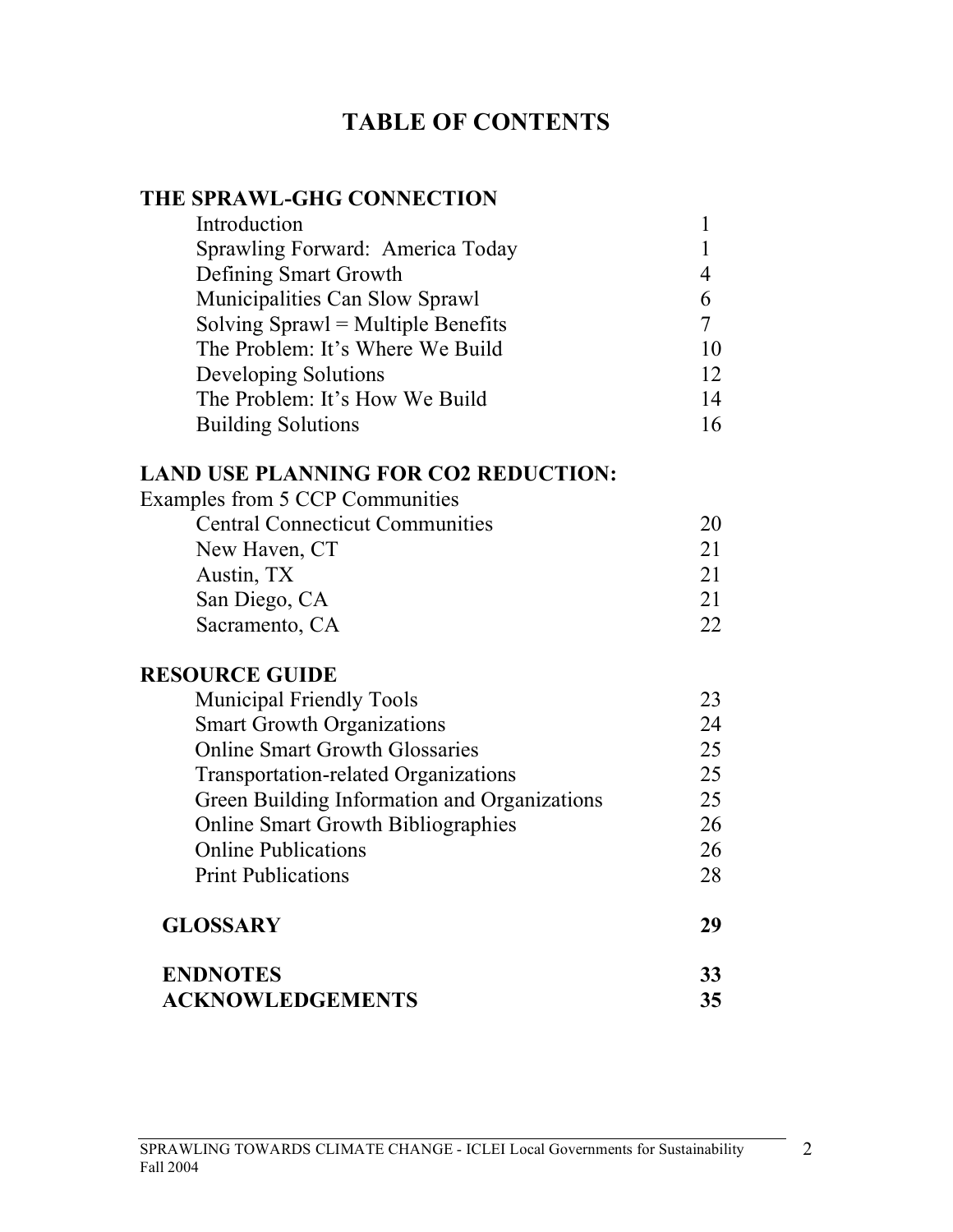# **THE SPRAWL-GREENHOUSE GAS CONNECTION**

#### **Introduction**

From traffic jams and polluted air to affordable housing shortages, no American community is immune to the problems posed by sprawling development. This growth pattern builds homes farther away from places of work, shopping, education and other services – making car travel a necessary part of the daily routine.

**"On a community level, transportation can account for 40 to 50 percent of total energy use, and residential buildings use another 20 to 30 percent."**  -- The Funders' Network for Smart Growth and Livable Communities<sup>1</sup>

Studies show a significant correlation between rising greenhouse gas (GHG) emissions and the increased energy consumption that results from sprawl.<sup>2</sup> Growth spreading out from city and commercial centers encourages the development of agricultural land and open space and the construction of larger, less energy efficient buildings.

Automobile emissions rise as a result of longer, more frequent commutes and increased travel for shopping and socialization.<sup>3</sup> Larger building structures also demand more fuel for heating and cooling. These increases are not trivial. On a community level, the majority of American energy consumption is attributed to transportation and building operations. 4

#### **Sprawling Forward: America Today**

#### *Changing Development Patterns*

American communities are increasingly consuming larger areas of land - and rates of land development have even surpassed the nation's population growth. The 2000 U.S. Census found that the majority of Americans now reside in suburban areas, which are growing faster than urban or rural areas. 5



#### NRCS Natural Resources Inventory 1997

THE RED SHADING SHOWS 'HYDROLOGIC UNITS' WHERE 40 PERCENT OR MORE OF THE LAND AREA WAS CONVERTED FROM AGRICULTURAL OR OPEN SPACE TO DEVELOPED LAND AREA. NRCS, 1997 **RESEARCH TIP:**

For more information on these trends, visit the **Natural Resource Conservation Service** Web site.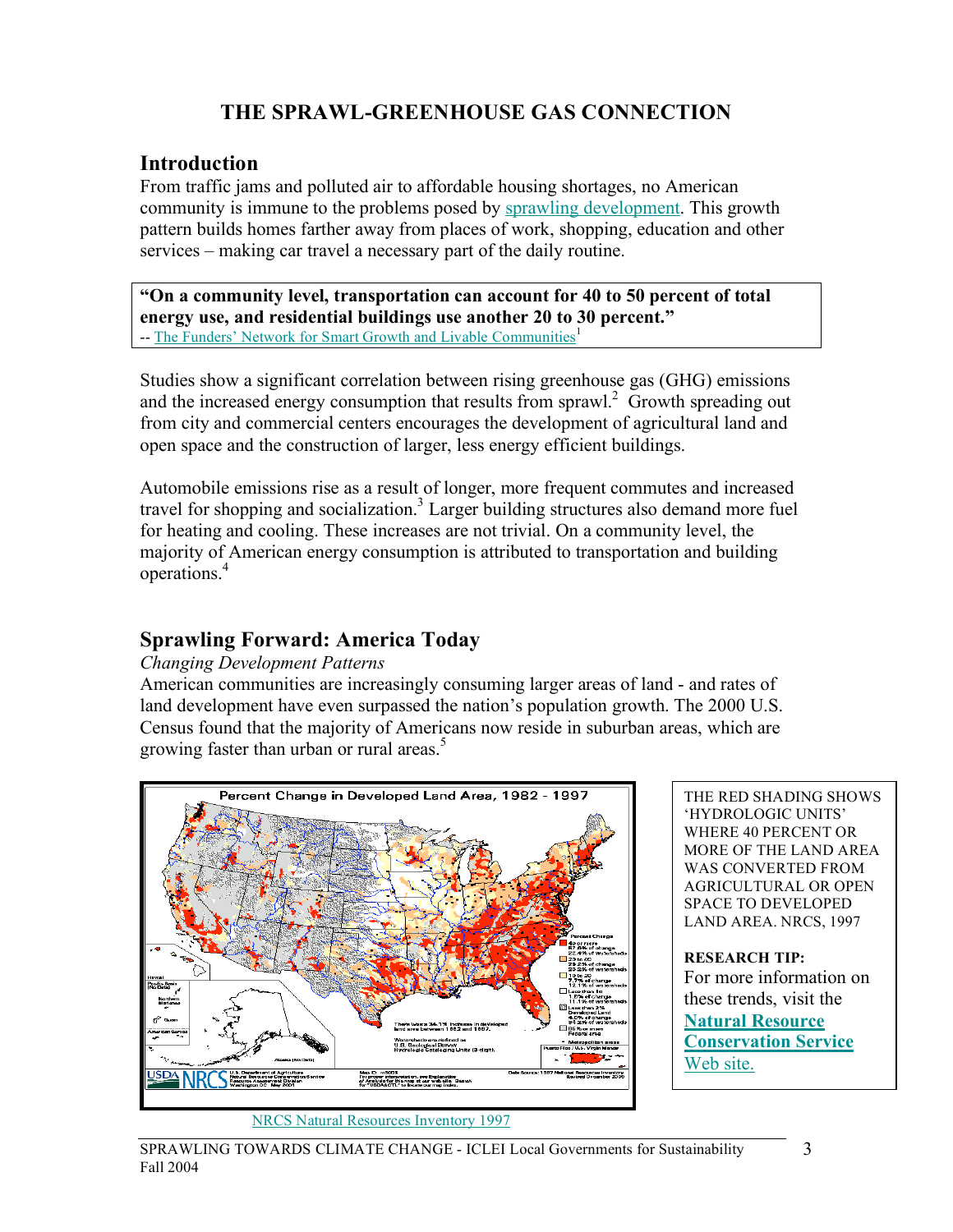

**House lots are getting larger**. Nearly all recently constructed residential housing is built on land outside urban or suburban areas. This results in increased consumption of agricultural land and open space. Furthermore, over the past 20 years, the acreage used for new single-family housing has almost doubled. Since 1994, 57 percent of new homes were developed on lots of 10 acres or more.<sup>7</sup>

**Houses are getting larger.** The average size of a single-family American home has increased by over 700 square feet since 1970 alone.<sup>8</sup>

| Home Size              | 1950 | 1970   | 1990  | 2000  |
|------------------------|------|--------|-------|-------|
| <b>AVERAGE</b>         | 983  | 1,500  | 2,080 | 2,230 |
| <b>MEDIAN</b>          |      | 1,350  | 1,905 | 2,113 |
| % over 2,400<br>sq. ft |      | $10\%$ | 29%   | 37%   |

#### **FINISHED AREA (Sq. Ft.) of NEW HOMES**

From 2004 Housing Facts, Figures and Trends National Association of Homebuilders

# **Defining Smart Growth**

#### *What is Smart Growth?*

This planning concept provides an alternative to sprawl by pairing sound land development with economic growth and resource conservation. Smart growth encourages well planned development that channels growth into existing areas and provides a range of public-transportation and housing options that help reduce air pollutants and greenhouse gas emissions while also preserving farmland and open space.<sup>9</sup>

**"Much as Justice Potter Stewart said of pornography, most people would be hard pressed to define urban sprawl, but they know it when they see it."** --Smart Growth America<sup>10</sup>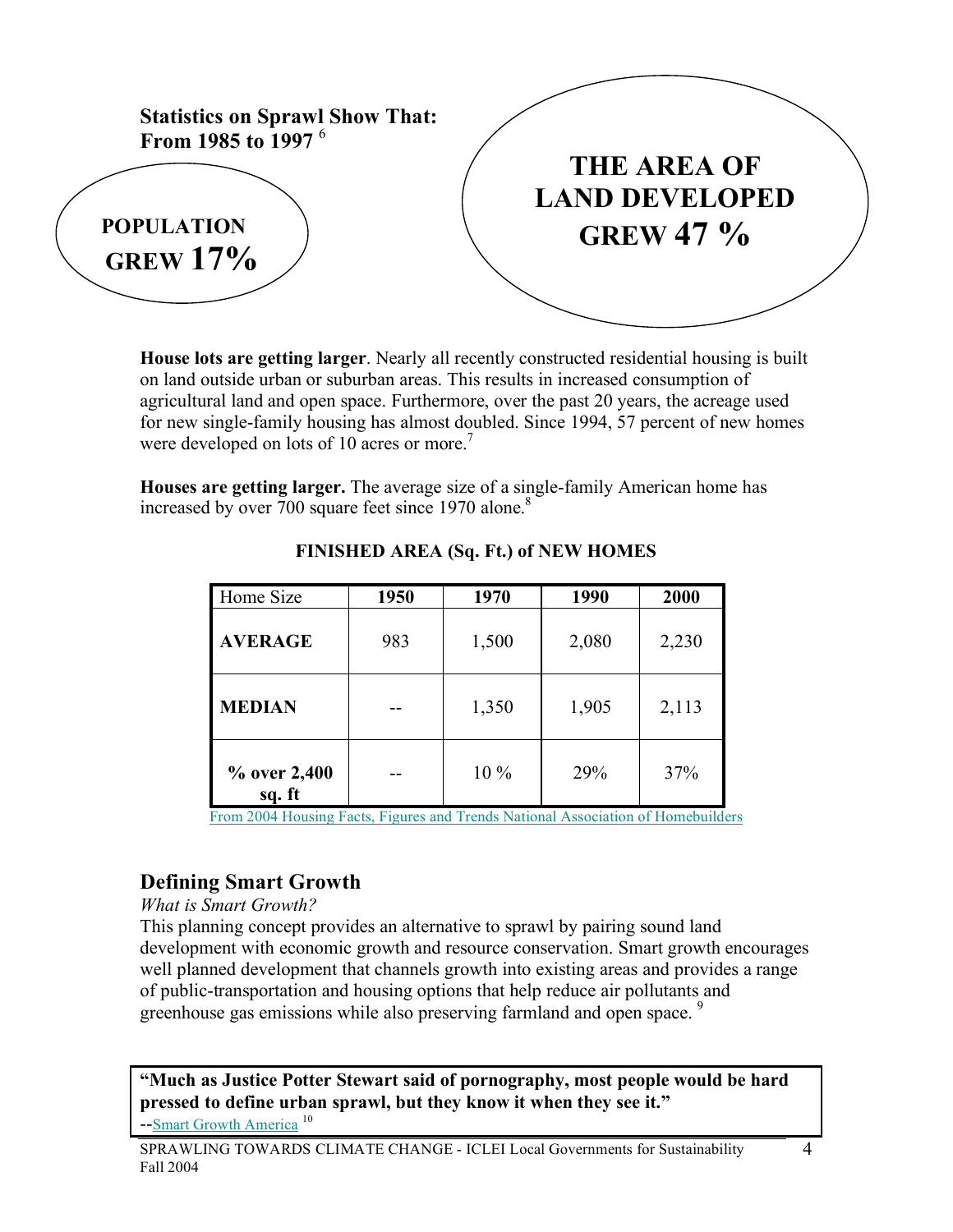#### *The 10 Elements of Smart Growth*

The U.S. EPA the Smart Growth Network developed a set of core smart growth principles. Smart growth projects can incorporate some or all of these principles. <sup>11</sup>

- **Foster Distinctive, Attractive Communities with a Strong Sense of Place** Creating a unified vision for development and construction standards allows communities to develop their own sense of architectural integrity and distinctiveness.
- **Mix Land Uses**

Integrating mixed-uses of land within a community improves the quality of life by allowing all residents to access open space, transportation and decent housing.

• **Preserve Open Space, Farmland, Natural Beauty and Critical Environmental Areas**

Creating open space bolsters local economies and helps preserves fragile ecosystems and places of historic and scenic beauty.

#### • **Create Walkable Neighborhoods**

Locating housing, schools, religious institutions, commercial areas and recreational opportunities within walking distance creates vibrant communities.

#### • **Provide a Variety of Transportation Choices**

Residents benefit when they have choices in housing, shopping and transportation.

- **Strengthen and Direct Development Towards Existing Communities** Concentrating development in communities already served by infrastructure allows existing resources to be utilized, while conserving open space and natural resources on the urban fringe.
- **Take Advantage of Compact Building Design** Incorporating more compact building design is an alternative to growth that consumes undeveloped land.
- **Encourage Community and Stakeholder Collaboration** Engaging all stakeholders in the decision process helps build community consensus about development. Planned growth that incorporates the desires of local stakeholders creates better places to live, work and play.
- **Create a Range of Housing Opportunities and Choices** Community members of all income levels are entitled to quality housing.
- **Make Development Decisions Predictable, Fair and Cost Effective** All sectors of the community must be engaged for the successful development of smart growth development policies.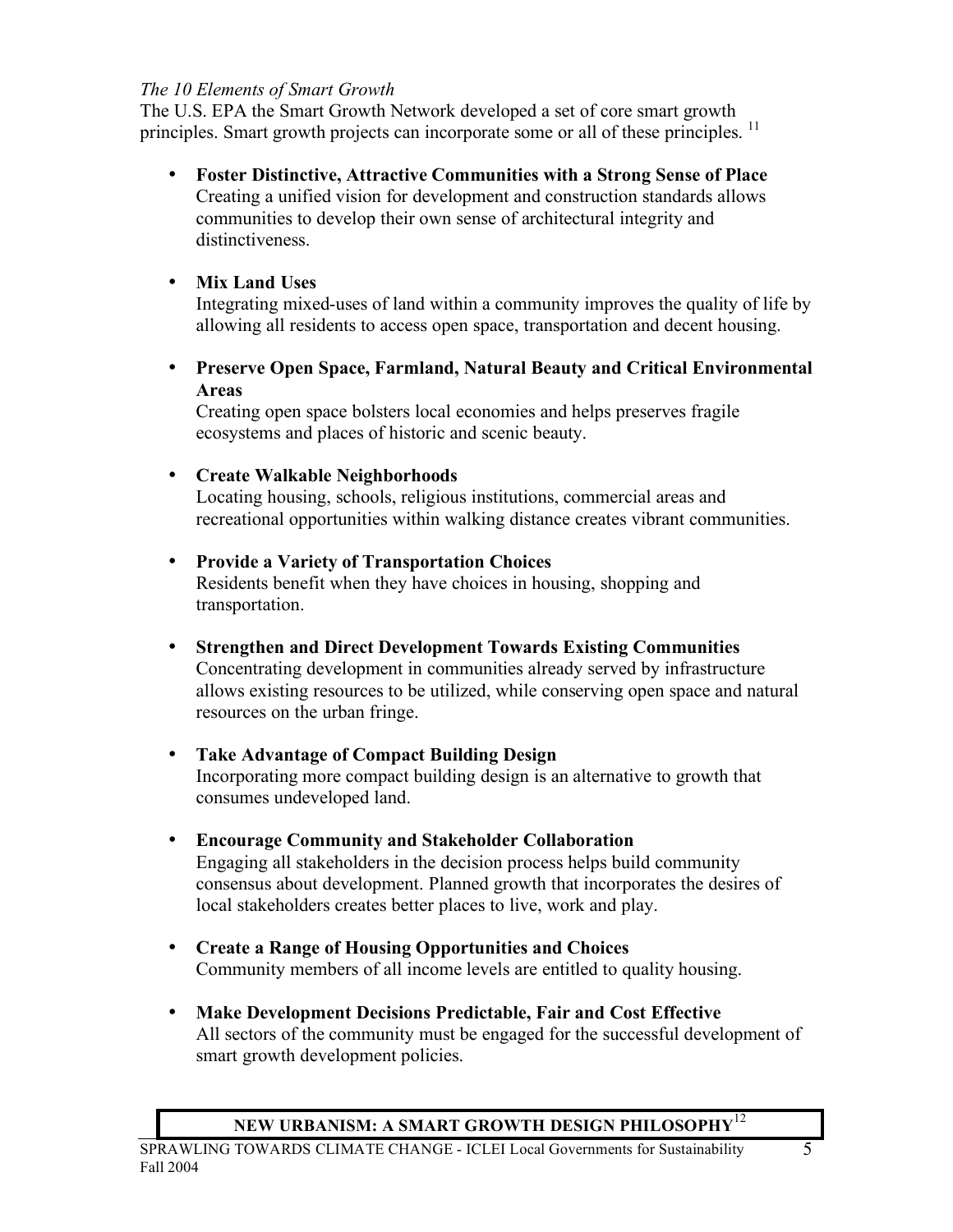New Urbanism is a design movement that was created by architects and planners in the late 1980s and early 1990s to reform all aspects of real estate development.

According to the Congress for New Urbanism, development should:<sup>13</sup>

- Rule out projects that are gated, lack sidewalks or have tree-like street systems, rather than a grid network. The project should connect with surrounding neighborhoods, developments or towns, while protecting regional open space.
- Rule out "single-use" projects that only provide housing, retail or office space. Building types should be integrated, and one neighborhood should include different types of housing, workplaces and stores.
- The project should have a neighborhood center that is an easy and safe walk from all neighborhood homes. Buildings should be designed to make the street feel safe and inviting by having front doors, porches, and windows facing the street.
- The project, and particularly the neighborhood center, should include formal civic spaces and squares.
- Finally, there is the "Popsicle test," a principle developed by urban planner Jane Jacobs. An eight-year-old in the neighborhood should be able to bike to a store to buy a Popsicle without having to cross highways or speeding traffic.



## **RESEARCH TIP:**

For more information on New Urbanism, visit The Congress for New Urbanism Web site or go on a virtual tour of New Urbanism (Flash needed to view site).

# **Municipalities Can Slow Sprawl and Reduce CO<sub>2</sub> Emissions**

Land use is a local issue, and development decisions are often made on a community bycommunity basis. Municipal governments are uniquely poised to provide alternatives to sprawl by legislating "where" and "how" communities are designed and built.<sup>14</sup>

Land use planning to efficiently locate an array of services in a neighborhood, coupled with green design, could "lessen air pollution associated with fossil fuel combustion, reduce greenhouse gas emissions, and increase the affordability of housing and commercial space by reducing operating costs." <sup>15</sup> Local officials across the country are integrating these measures into smart growth policies that reduce their community's GHG emissions while improving their residents' standard of living.

"Where" to build – Design neighborhoods so residents are less automobile-reliant by:

- Creating more transportation choices
- Developing denser neighborhoods that increase access to shopping and services
- Ensuring the availability of affordable housing
- Developing parks and preserving open space

**"How"** to build – Create energy efficient residential and commercial buildings by:

- Implementing green building codes for construction and landscaping that incorporate energy efficiency standards
- Encouraging incentives for energy efficient measures and retrofits in existing homes and businesses

# **Solving Sprawl = Multiple benefits**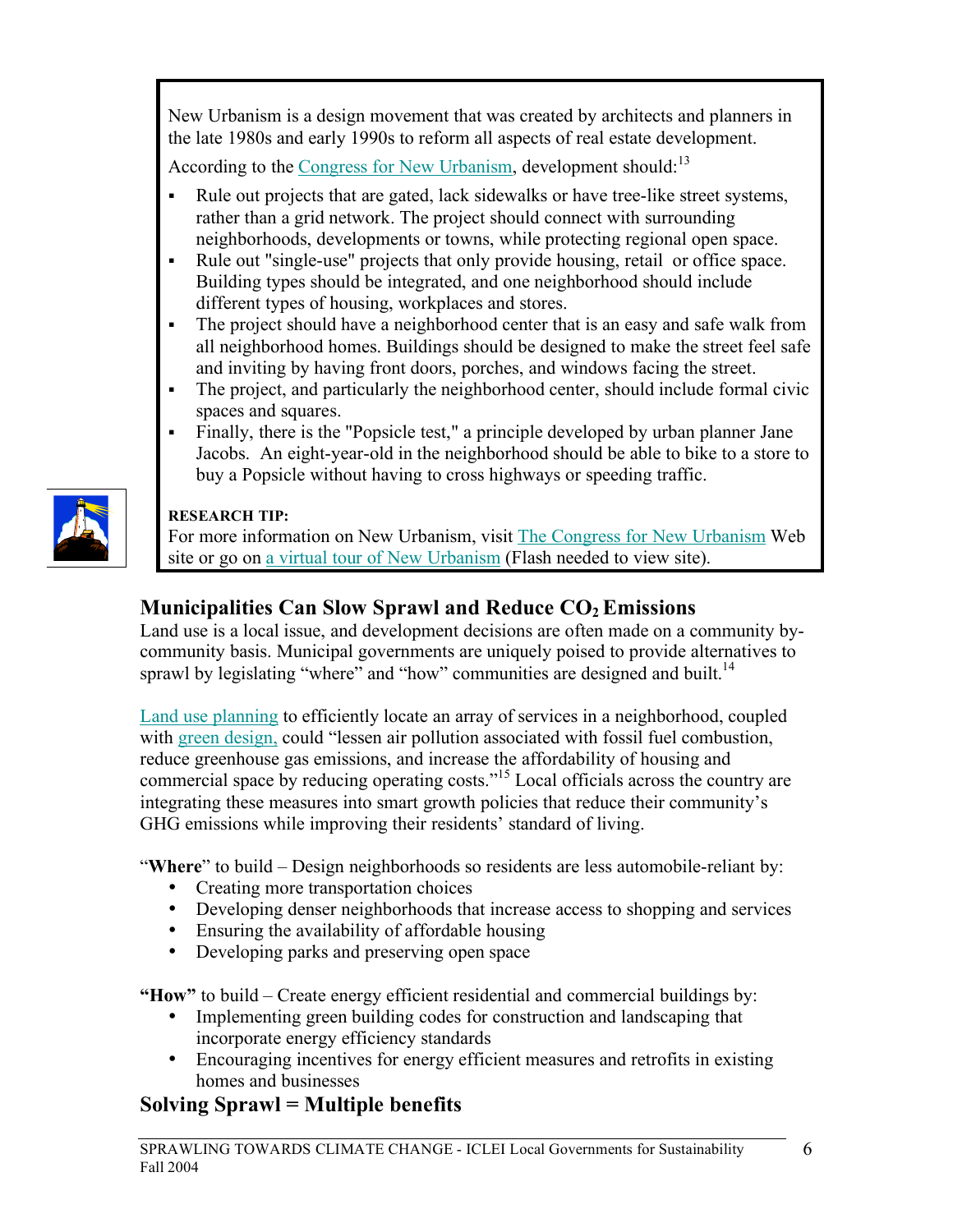#### *Designing How + Where We Build = Multiple Community Benefits*

From developing public transit to high-density housing and energy efficient building codes, actions that reduce greenhouse gas emissions also improve public health, create significant financial savings for individuals and government, and create more accessible, attractive communities.

**'People living in counties marked by sprawling development are likely to walk less, weigh more, and are more likely to have high blood pressure."**  -- Smart Growth America<sup>16</sup>

#### **Smart Growth is Health Smart**

#### *Sprawl and Obesity*

Community design can enhance or reduce residents' ability to exercise. The absence of sidewalks, bikeways and trails limit opportunities for physical activity. Research indicates that the rise of sprawling development coincides with Americans' increasing dependence on cars and decreasing participation in daily exercise. <sup>17</sup> A 2003 nationwide study also documented a clear connection between sprawl and lower activity levels, higher weight and health. Obesity and hypertension were found to be higher in more sprawling counties, regardless of all other demographic factors.  $18$ 

#### *Sprawl and Respiratory Illness*

Vehicle emissions are a well-documented respiratory health hazard. Emissions such as ozone and particulate matter are associated with respiratory symptoms and decreased lung functioning, especially in people who suffer from asthma and other respiratory diseases. Increased air pollution has been correlated with more emergency room visits and hospitalizations, greater medication use and absenteeism from school and work.  $^{19}$  A recent report also found that the severity of peak ozone days in a community is more related to the extent of sprawl than is any other demographic factor.  $20$ 



SMART GROWTH AMERICA'S 2002 REPORT, MEASURING THE IMPACTS OF SPRAWL FOUND THAT THE MOST SPRAWLING RESIDENTIAL AREAS HAD SIGNIFICANTLY HIGHER OZONE LEVELS THAN MORE DENSE METROPOLITAN AREAS.

*Sprawl and Traffic Fatalities*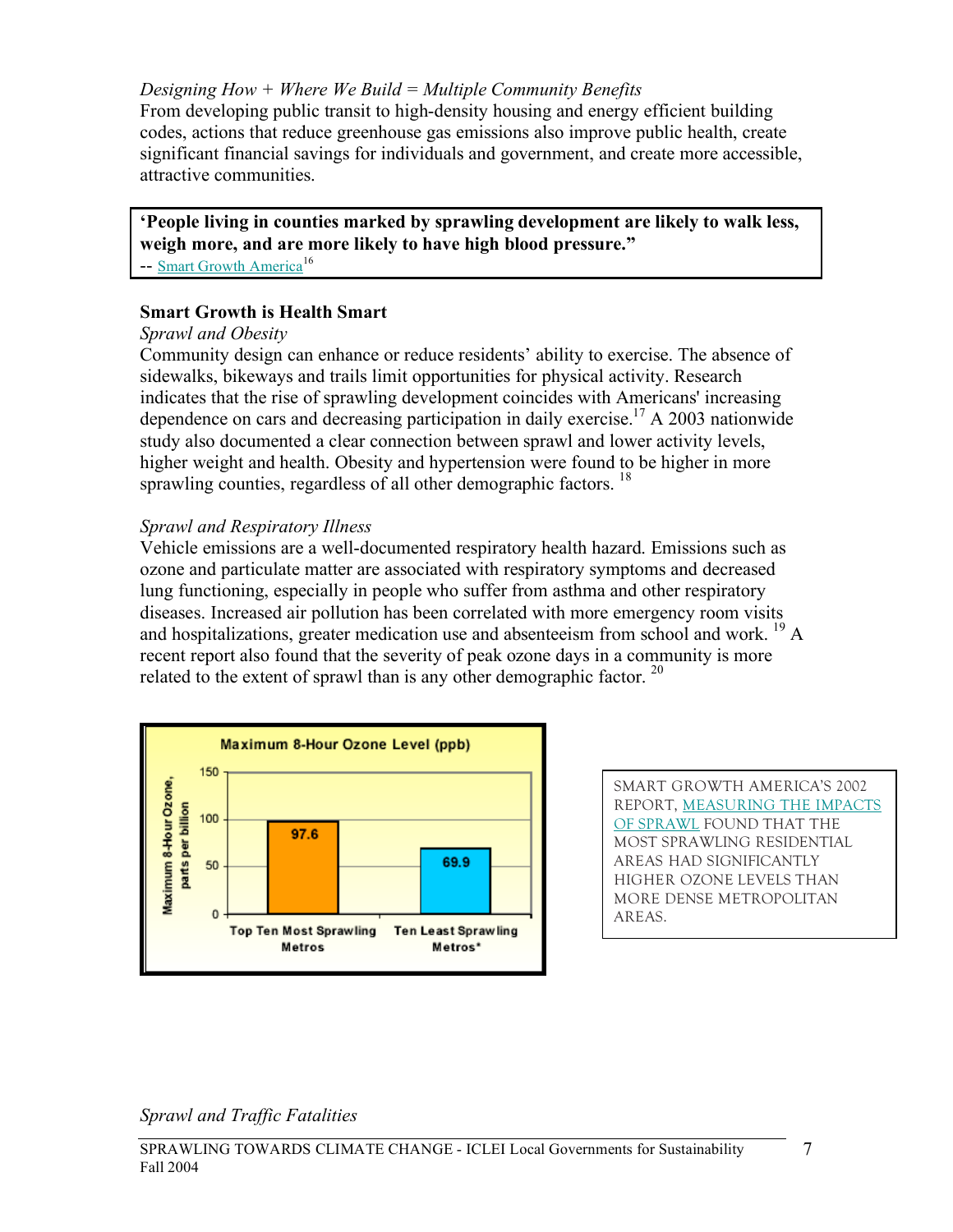Sprawling areas are likely to have more traffic fatalities per capita than more compact regions. The higher fatalities are attributed to the higher rates of vehicle use – and possibly even more aggressive driving. <sup>21</sup>



Measuring the Impacts of Sprawl. 2002. Smart Growth America

#### **Smart Growth Puts Money in Your Pocket**

Local government, residents, and businesses can profit from increased public transportation, the development of dense, mixed-use neighborhoods and the implementation of energy efficient building codes. These measures save money by cutting fuel, utility and infrastructure costs.

#### *Municipal Savings*

The cost of supplying infrastructure to suburban neighborhoods is often more expensive than building inside the urban core.

- A comparative study of 18 Michigan communities showed that constructing water and sewer lines in smart growth areas saved municipalities nearly \$33 million dollars in infrastructure costs. <sup>22</sup>
- Municipalities must bear the cost of expanding fire and police services into expanding communities. A study of Phoenix estimated that city taxpayers would pay an additional \$14.7 million dollars annually for new emergency service outposts in the sprawling fringe.  $2^3$

The Urban Land Institute (ULI) estimated that taxpayers pay more when new homes on the urban fringe are provided with new or upgraded streets, utilities and schools.

| <b>Cost to Taxpayers of Average Home 10</b> | <b>Cost to Taxpayers of a downtown home</b> |
|---------------------------------------------|---------------------------------------------|
| miles from Downtown $-1/3$ Acre Lot         | on a compact urban lot                      |
| \$69,000                                    | \$34,000                                    |

Frank, J. 1989. The Costs of Alternative Development Patterns. Washington, DC: Urban Land Institute. Cited in: Smart Growth is Smart Business. NALGEP and Smart Growth Leadership Council. 2004.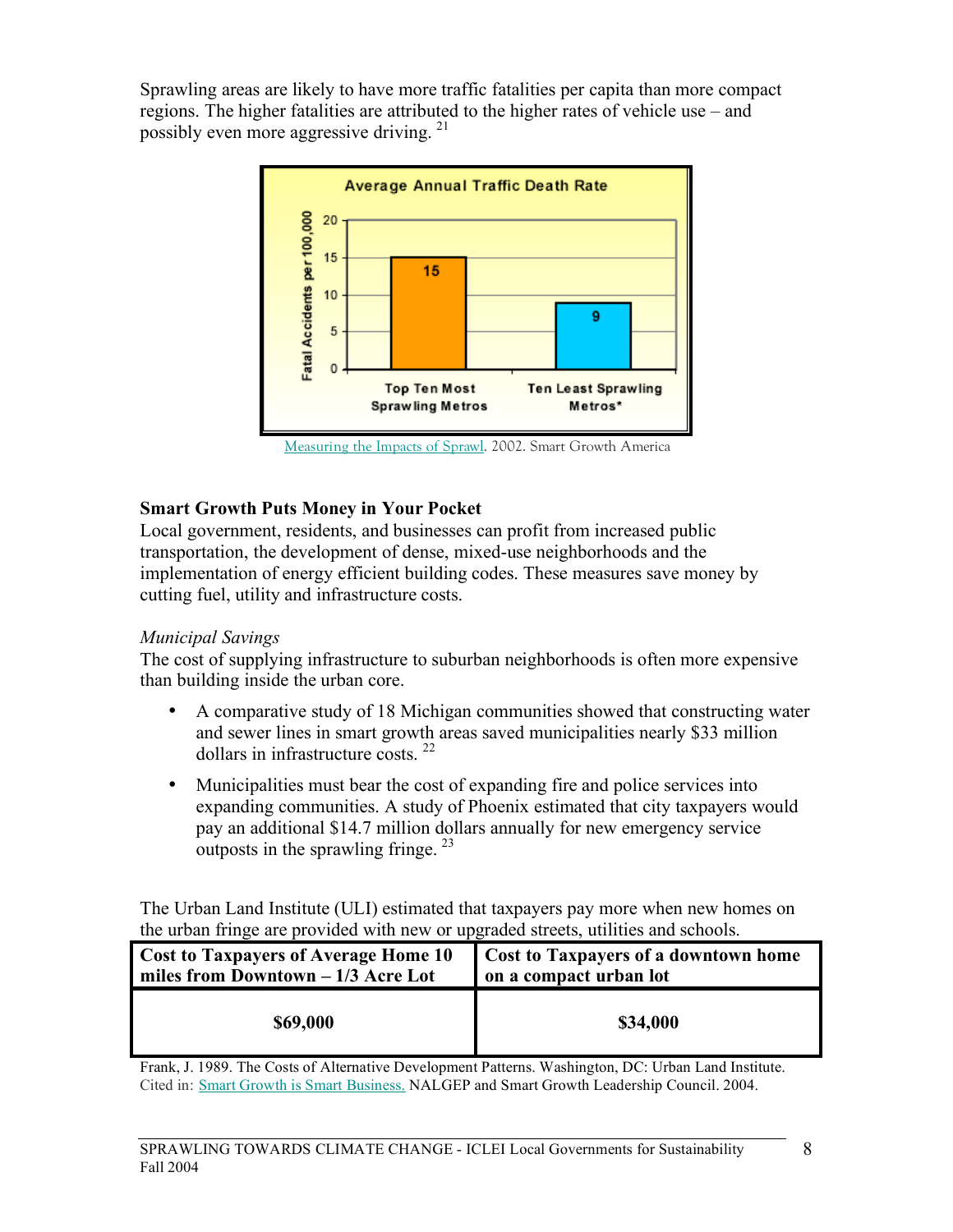The chart below shows relative construction costs for infrastructure projects to create single-family dwellings and apartment complexes. (The cost is in dollars at 1987 rates.)

| <b>Infrastructure</b> | <b>Single family</b><br>(3 units/acre) | Moderate<br>density condos<br>(30 units/acre) |
|-----------------------|----------------------------------------|-----------------------------------------------|
| Streets and roads     | 7,083 \$/unit                          | 1,843 \$/unit                                 |
| Schools               | 12,313 \$/unit                         | 3,786 \$/unit                                 |
| <b>Utilities</b>      | 11,388 \$/unit                         | 1,997 \$/unit                                 |

Frank, J. 1989. The Costs of Alternative Development Patterns. Washington, DC: Urban Land Institute. Table 8. Cited in: Curbing Sprawl to Stop Global Warming, Sierra Club

#### *Personal Savings at Home*.

The average household spends about \$1400 on energy costs yearly.  $24$ 

- The cost of satisfying a home's heating and cooling needs can be reduced by up to 30% by investing a few hundred dollars in insulation and weatherization.<sup>25</sup>
- A Colorado subdivision of single-family homes reduced heating bills by 50 percent by maximizing each housing unit's insulation and solar exposure.<sup>26</sup>
- The U.S. Department of Energy estimates that energy efficient design and technologies could save 100 billion dollars in energy costs if they were implemented in the 25 million housing units and 17 billion square feet of commercial development that is projected to be built in the next 15 years. <sup>27</sup>

# **Local Governments Drive National Transit Projects**

State and local governments are the main investors in transportation infrastructure. Improving municipal transportation often means that local governments need to work with state and regional entities to get projects off the ground. Local governments own about 75 percent of the nearly 4 million-mile highways and road network and more than half of the nearly 600,000 bridges in this country.<sup>28</sup>

- Public transportation is funded through capital funds and operating fees.
- **Capital funds** finance infrastructure needs such as new construction and rehabilitation of existing facilities. The federal government contributes between 44% and 80% for some projects. The balance is made up of a combination of state and local government funds, with states averaging contributions of 10% and local governments, 13%.
- **Operating funds** provide income for operating expenses. Approximately 74% of these funds come from local sources.<sup>29</sup>

## *Personal Savings On the Road*

The more often Americans drive, the more Americans spend time idling in traffic, burning up gas and money. According to the Texas Transportation Institute: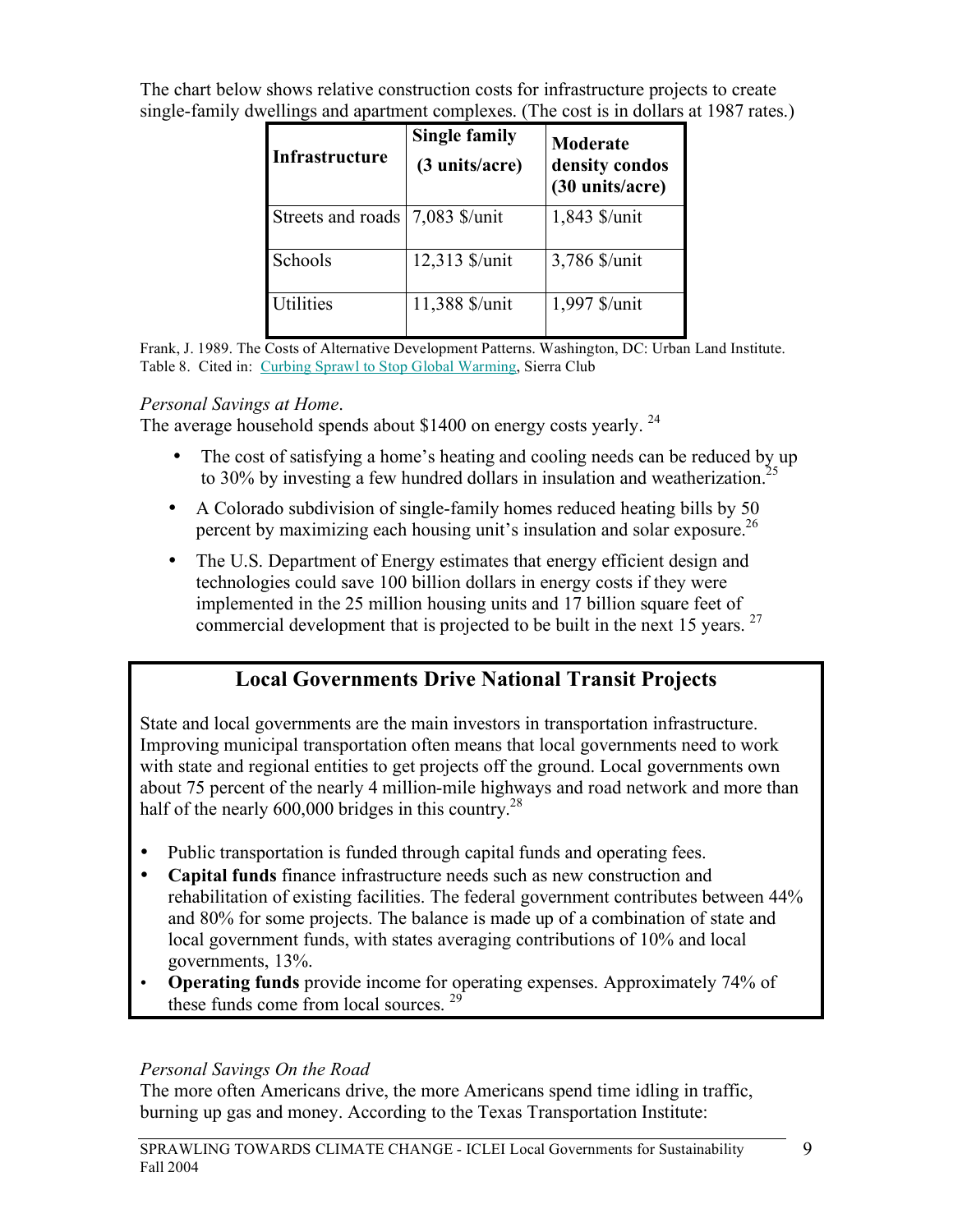- Highway travel times increased between 1990 and 2000 in 70 of 75 urban areas studied. Over this ten-year period, it took 39 percent longer to make a trip in an urban area during peak travel times than it would during off-peak hours.  $30$
- 5.7 billion gallons of fuel were wasted in the 75 urban areas. This amount of fuel would fill 114 super-tankers or 570,000 gasoline tank trucks.<sup>31</sup>
- The total cost of waiting in traffic (based on time and fuel wasted) in 85 urban areas was \$63.2 billion dollars, or an average of \$829 per person, yearly.<sup>32</sup>

The Texas Transportation Institute's 2004 Mobility Study estimated that the average cost of congestion ranged from \$1,104 per person in areas with "Very Large" population groups to \$219 per person in areas with "Small" population groups.<sup>33</sup>



Texas Transportation Institute 2004 Mobility Study

# **The Problem: It's Where We Build**

*Sprawl Increases Transportation-related Emissions*

When people live further from services and shopping, and have little access to public transit, cars become necessary to complete the most basic daily errands. Sprawl increases the number of vehicle miles traveled (VMT) by individuals and households. Driving farther distances more often increases the volume of air pollution. This increase in automobile travel greatly contributes to releases of toxic material, greenhouse gases and particulate matter, especially in urban areas.<sup>34</sup>

- The transportation sector accounts for nearly one-third of the country's  $CO<sub>2</sub>$ emissions, and represents the fastest growing source of all greenhouse gas emissions.<sup>35</sup>
- Highway vehicles emitted 79 percent of all transportation  $CO<sub>2</sub>$  emissions in  $2001^{36}$
- Public transit accounted for less than 4 percent of passenger miles traveled in  $2000^{37}$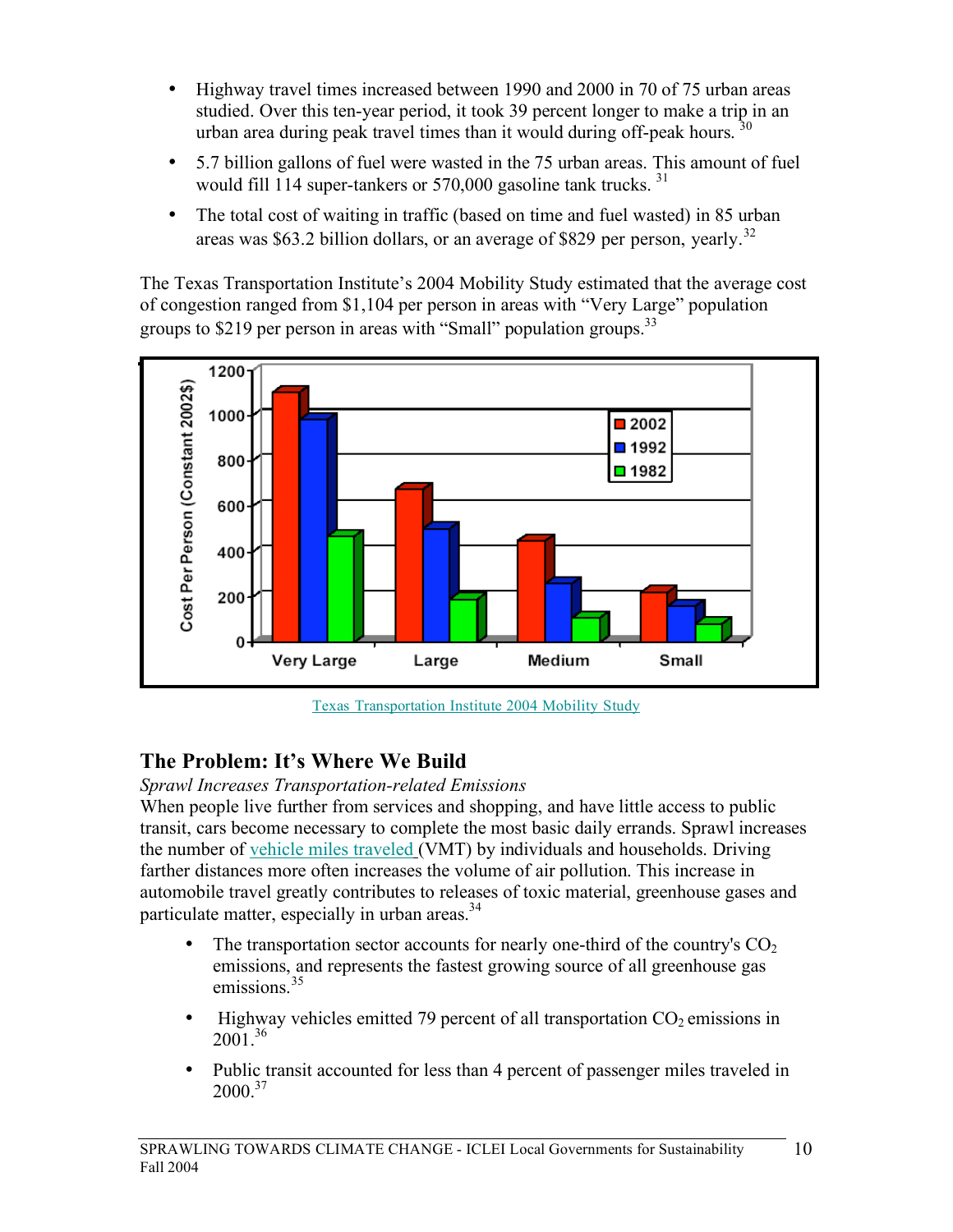# **Passenger car travel accounts for almost one-half of highwayrelated** CO<sub>2</sub> **emissions.** <sup>38</sup>

**End-Use Sector Shares of Total Energy Consumption, 2003**



**Share of Highway Carbon Dioxide Emissions by Vehicle Type, 2001**



Source: EIA<sup>39</sup> Source: BTS <sup>40</sup>

# **DRIVING EMISSIONS HIGHER**

Convenience drives emissions levels higher and higher. While seventy percent of Americans do not exercise the recommended 30 minutes a day, five days a week, a 1995 transportation study found that 75 percent of all personal trips one mile or less are made by  $\text{car}^{\,41}$ 

Furthermore, the U.S. Department of Transportation reports that over 50 percent of the increase in vehicle miles traveled resulted from longer, more frequent trips by the same drivers.<sup>42</sup> As the graph below illustrates, the majority of car trips fewer than 50 miles are not for work, but for family or personal business or social and recreational activities.<sup>43</sup>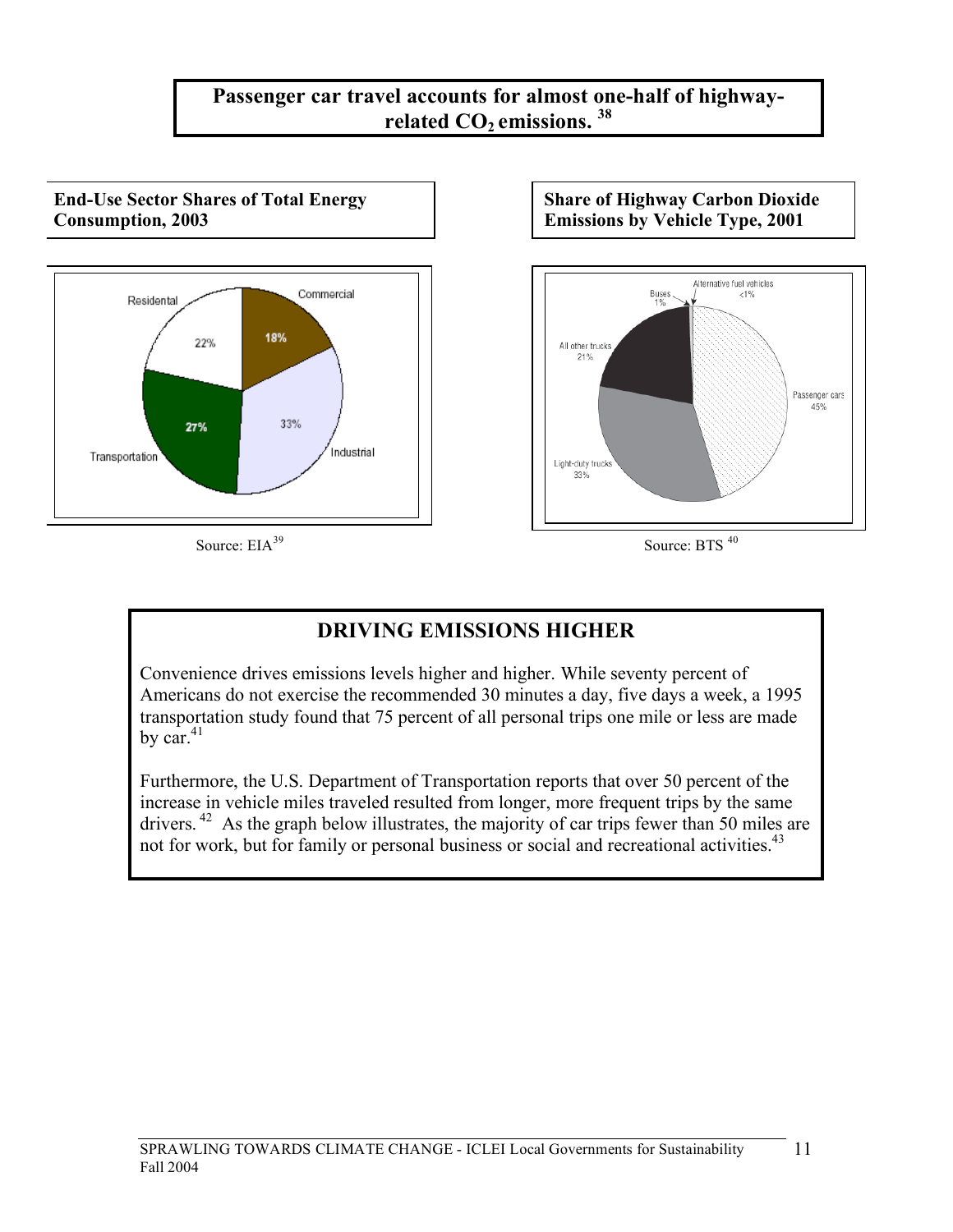

## **Developing Solutions**

*Reducing the Need to Drive*

Strong evidence shows that people drive less in neighborhoods that are densely populated, located near shopping, services and public transportation.

- Studies suggest that residential density is the strongest determinant of household car ownership and VMT.<sup>44</sup> As density increases, car ownership and VMT decrease. <sup>45</sup>
- A Seattle study concluded that households located in the most interconnected areas of the region produced less than half of the VMT of households in the least connected areas of the metropolitan region. 46



SMART GROWTH AMERICA'S 2002 REPORT, MEASURING THE IMPACTS OF SPRAWL VEHICLE USE RISES AS SPRAWL INCREASES. SPRAWL IS ASSOCIATED WITH HIGHER LEVELS OF AUTOMOBILE OWNERSHIP, EVEN AFTER CORRECTING FOR INCOME DIFFERENCES.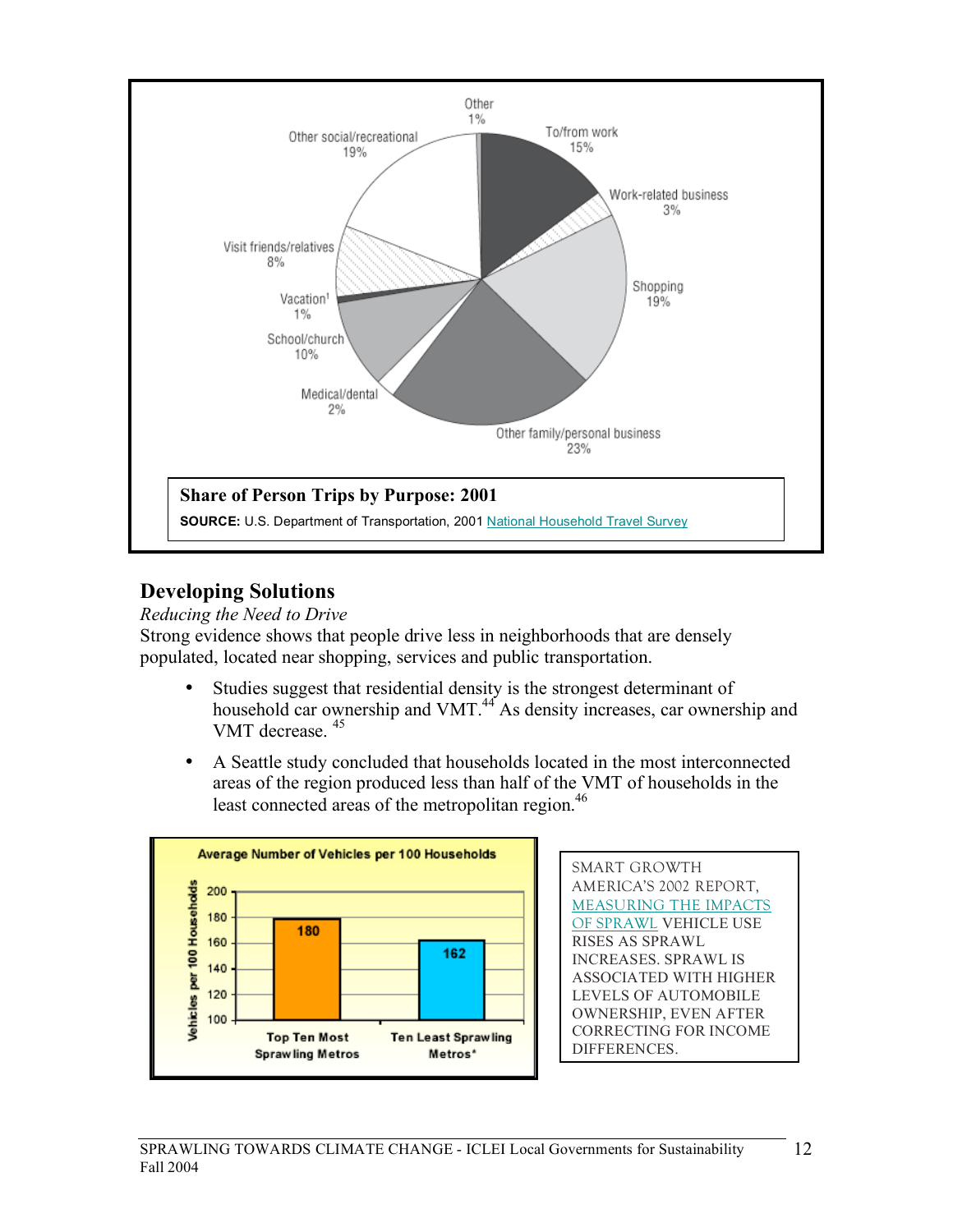## **CREATING SAFE ROUTES TO SCHOOL**

#### **Today only 13% of children walk or bicycle to school, as opposed to 66 % in 1970**. 47

**School Traffic Trends:** According to a study by Marin County Safe Routes to School, 21-27% of the county's morning traffic can be attributed to parents driving their children to school. More parents drive their children as a result of increased congestion near schools, further aggravating the problem.<sup>48</sup>

**Impacting Children's Health?** In the last twenty years alone, the number of overweight adolescents has tripled to 14 percent. <sup>49</sup>

The **Safe Routes to Schools** program promotes walking and biking to school in order to reduce pollution and promote children's health and community livability.

## **FINANCIAL INCENTIVES FOR USING PUBLIC TRANSIT The Location Efficient Mortgage**

Location efficiency measures the transportation savings made when people choose to live in neighborhoods that employ smart growth principles. The savings are calculated based on a community's population size and the availability of public transit services.

## **What is a Location Efficient Mortgage®?**

A Location Efficient Mortgage® (LEM) reflects the savings available to people in location efficient communities. LEM lenders count transportation savings as additional income homebuyers. This helps provide mortgages to people who might not otherwise qualify for a mortgage, or secure larger mortgages for qualified homebuyers who wish to be the owner and resident of a condominium, town home or single-family detached home.

**Where Are Location Efficient Mortgages Available?** Currently, LEM lenders provide mortgages in: Los Angeles, San Francisco, Seattle and Chicago

**What Kind of Savings Do Location Efficient Mortgages Offer**? Click here to find out how much a LEM can save you.<sup>50</sup>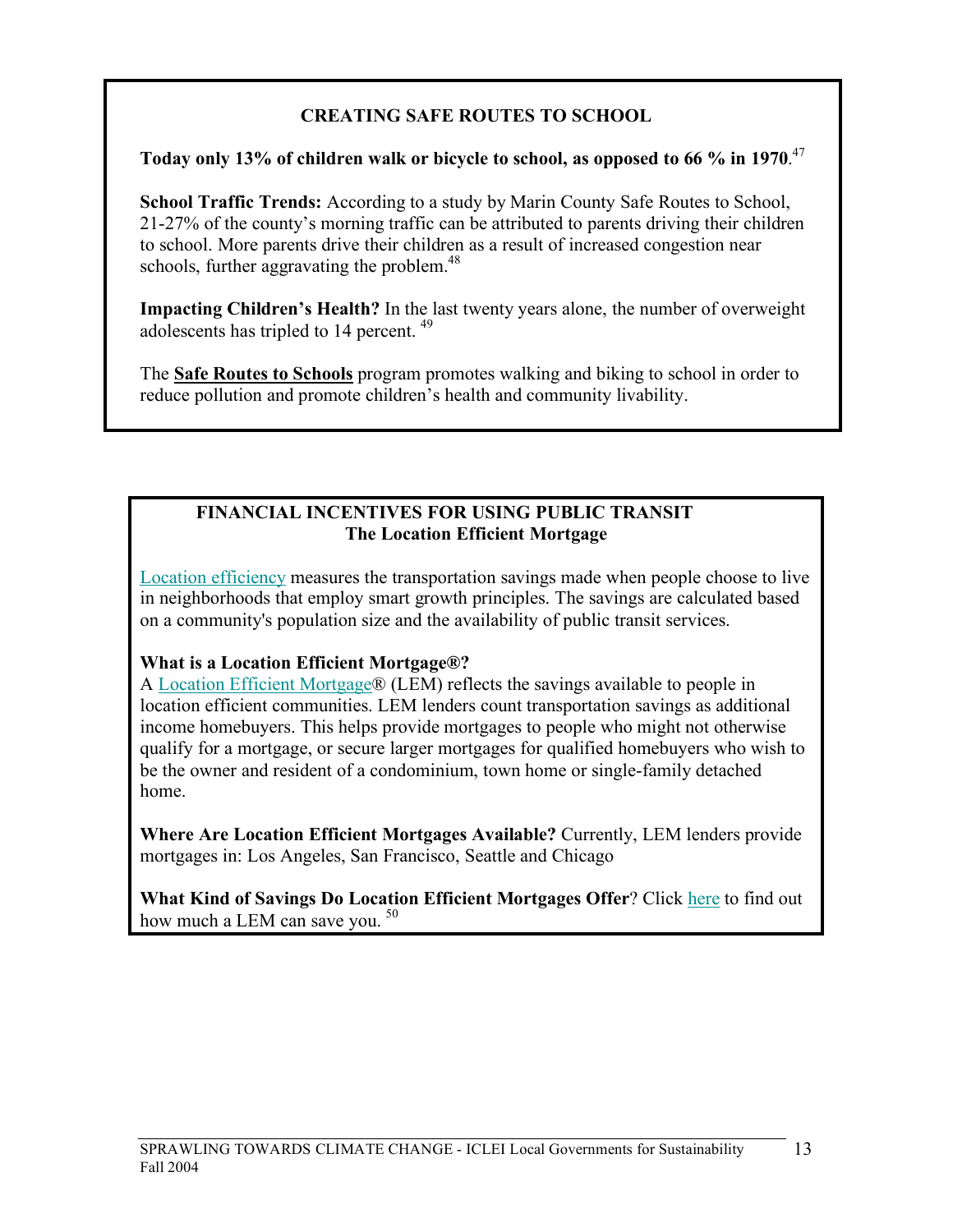## *Land Preservation and Zoning*

Preserving open space can avert the release of GHG emissions by maintaining the environment's capacity to store  $CO<sub>2</sub>$  and channeling new development into existing, denser areas. Development and deforestation decrease the land's potential to absorb and store carbon. Roughly one-half of the carbon stored on earth is found in forest vegetation and soils.<sup>51</sup> Local governments can institute regulations that:

- Preserve and increase tree canopies in urban areas. This cools neighborhoods so that less energy is consumed in the summertime.
- Create zoning ordinances and comprehensive plans that minimize the impact of development on open space.
- Develop with open space easements within their community.
- Promote municipal bond issues to promote open space preservation.

*Examples of zoning measures that encourage dense, mix-use development include:*

- Brownfield re-development<br>• Cluster Development
- Cluster Development
- Compact Building Design
- Conservation Easement<br>• Imnact Fees
- **Impact Fees**
- Incentive Zoning
- Location Efficient Mortgage
- Mixed Use Development
- Planned Unit Development
- Traditional Neighborhood Design (TND)
- Transfer of Development Rights
- Transit-oriented Development (TOD)
- Transit-Overlay District
- Urban Growth Boundary
- Urban Infilling



#### **RESEARCH TIP:**

Find out about how your community can adopt one of these smart growth measures by searching a checklist of 100 Smart Growth Policies for Implementation

# **The Problem: It's How We Build**

*Buildings Are Energy Intensive*

Building operations such as heating and cooling account for 25 to 30 percent of the nation's energy consumption.<sup>52</sup> Modifying both residential and commercial building design provides many opportunities to save energy and reduce greenhouse gas emissions.

- A recent California study found that improved solar orientation, passive solar heating and cooling, and the development of narrower streets, could achieve energy reductions 20 percent above state suggested requirements.<sup>53</sup>
- 40 billion pounds of  $CO<sub>2</sub>$  would be prevented from entering the atmosphere each year if only 10 percent of the country's homes met the government's Energy Star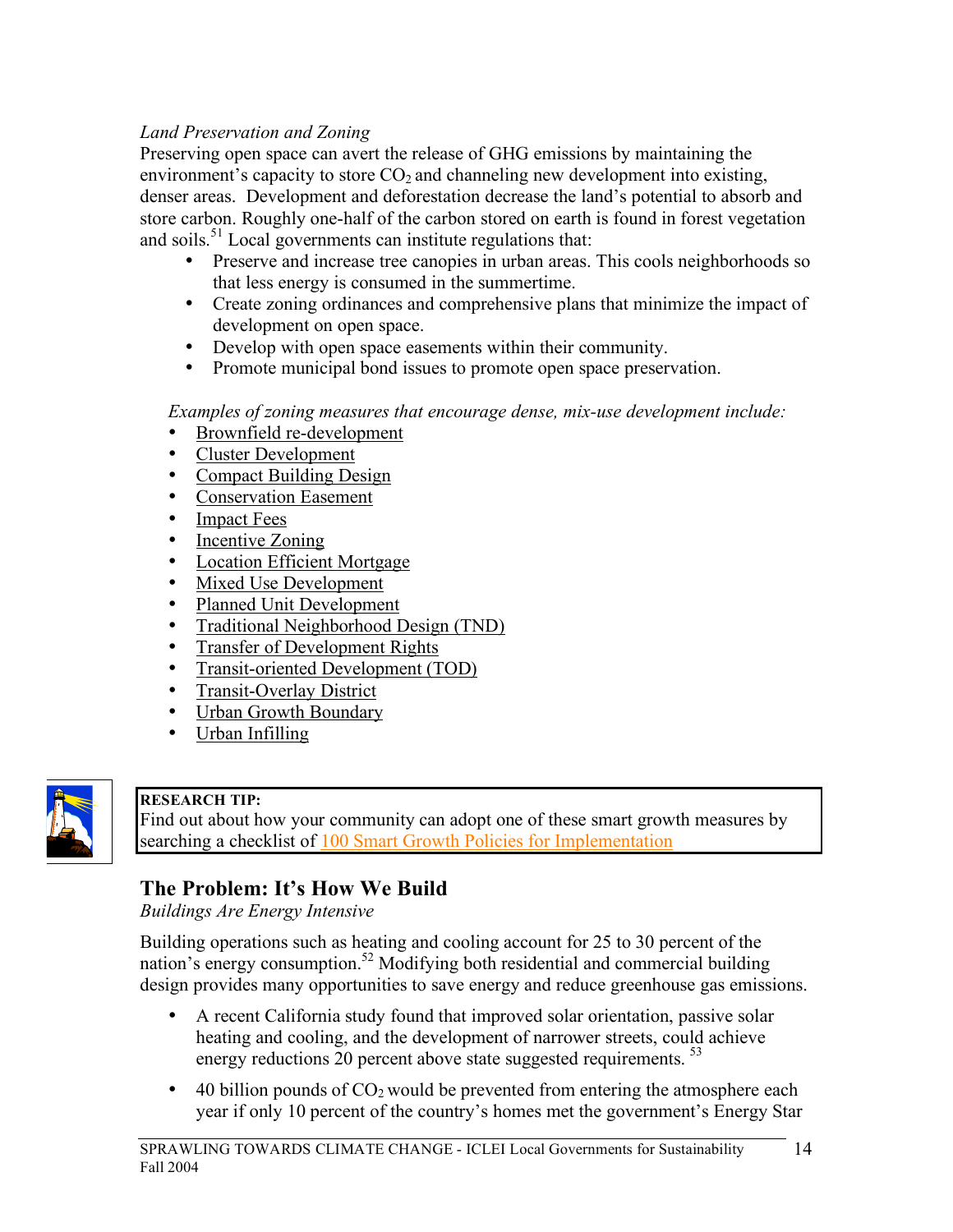efficiency standards (this achieves nearly a 30 percent reduction in energy use, which is the equivalent of removing 3.5 million cars from the road).<sup>54</sup>

# *Residential Energy Use and Potential Energy Savings*

Energy use and costs vary, depending on climate and source of energy for the region. In most cases, the majority of home energy costs go for heating, ventilating and cooling and heating water systems.

According to the U.S. Department of Energy, the average existing home (using a conservative estimate) uses about 100 million Btu's of energy per year, at a cost of about \$1,280. For a new home, the energy use is about 10 percent less. However, because new homes are becoming larger and larger, energy efficiency savings are often lost.<sup>55</sup>



THIS GRAPHIC FROM THE US DEPARTMENT OF ENERGY'S ENERGYSTAR PROGRAM SHOWS THE BREAKDOWN OF ENERGY USE IN A TYPICAL DWELLING.

The Rocky Mountain Institute (RMI) estimates that the average home energy use is closer to 200 Mbtus per year, and that this generates  $13,000$  tons of  $CO<sub>2</sub>$  per household, per year. <sup>56</sup>



*Neighborhood Design and Home Energy Use*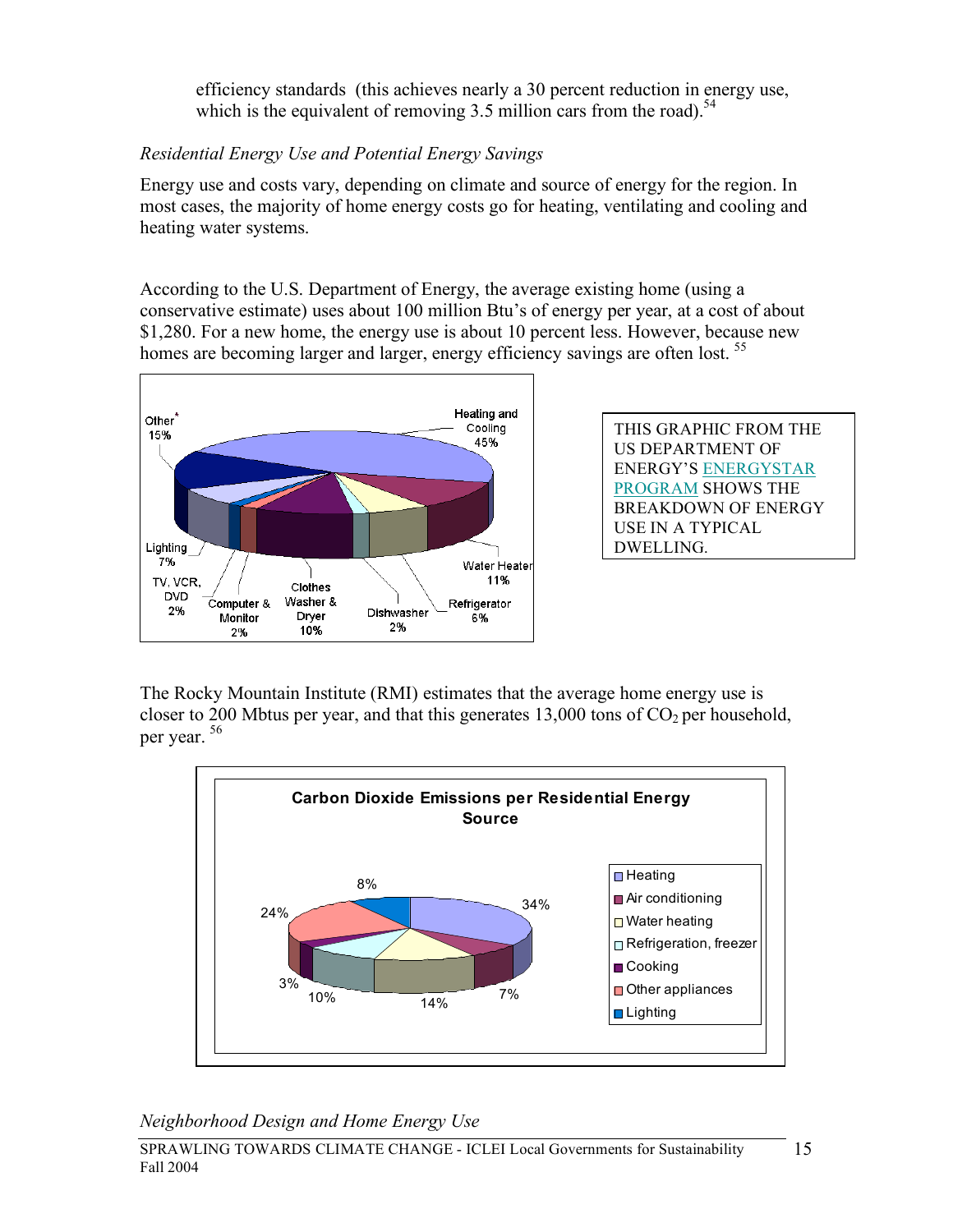Although energy efficiency in individual homes is important for saving money and reducing  $CO<sub>2</sub>$  emissions, studies show that the neighborhood design also impacts' a building's energy needs. Suburban residential developments have been found to consume more fossil fuels than urban communities*.* Evidence indicates that densely populated communities, as well as those implementing growth management practices, are more energy efficient than their spread-out counterparts.

- A recent smart growth study noted that thermal efficiency depends upon building geometry, orientation and density. <sup>57</sup> In residential buildings, the greater number of stories, shared walls, windows and availability of solar access lessen energy losses and GHG emissions.
- A 1993 Australian study found that residential dwellings in densely populated neighborhoods had 26 percent fewer  $CO<sub>2</sub>$  emissions than those in a typical, sprawling suburb built in the 1980s.<sup>58</sup>

# **Building Solutions**

Local government can encourage energy savings in homes, businesses and industry through a number of measures from regulating how city buildings are zoned, constructed, and landscaped to creating energy efficiency ordinances.

## **Municipal Ordinances**

## *Energy Efficiency Building Design*

Cities across the country are passing ordinances to mandate that municipal buildings meet the green building standards set by the Leadership in Environment and Environmental Design program of the U.S. Green Building Council. From Massachusetts to Texas, Illinois and California, city governments are saving thousands of dollars and averting  $CO<sub>2</sub>$  emissions by implementing green building design.

• The City of Austin, Texas has saved over \$1.8 million dollars for the city government and utility customers by implementing LEED standards for municipal government and encouraging standards for new housing developments.

# **Energy Efficient Building - LEED**

The LEED (Leadership in Energy and Environmental Design) Green Building Rating System™ is a voluntary, consensus-based national standard for developing highperformance, sustainable buildings.

LEED standards are currently available or under development for commercial and renovation projects, existing building operations and homes.

LEED provides a complete framework for assessing building performance and meeting sustainability goals. Based on well-founded scientific standards, LEED emphasizes state of the art strategies for sustainable site development, water savings, energy efficiency, materials selection and indoor environmental quality.



## **RESEARCH TIP:**

For more information, visit the U.S. Green Building Council

*Landscaping for Energy Efficiency*

Landscaping can be an important part of municipal energy efficiency measures.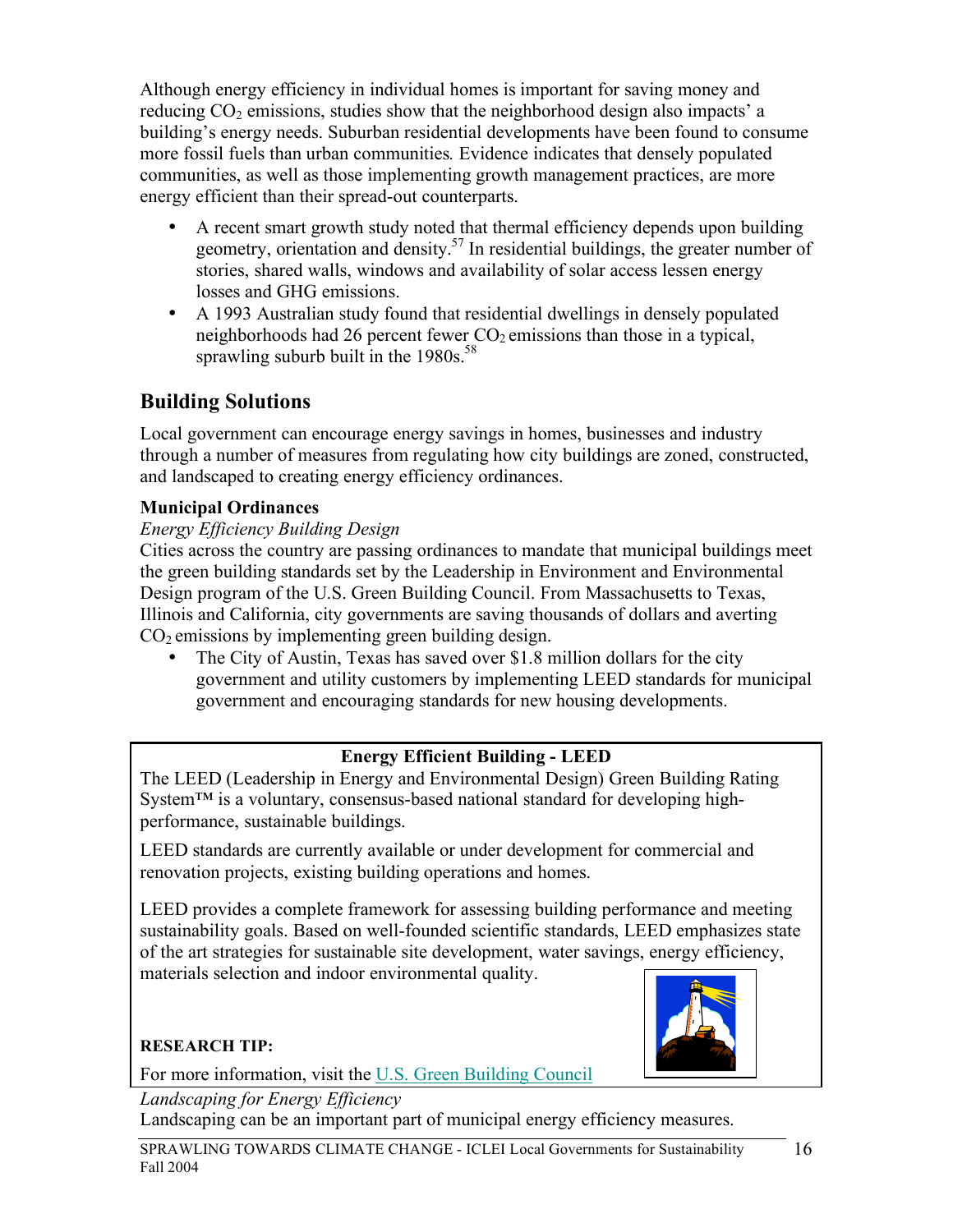**Green roofs**. Surfacing the roofs of municipal buildings with greenery can not only reduce stormwater runoff, but also create large energy savings. The degree of savings depends on the type of roof and the climate. Warmer climates offer greater energy savings because green roofs reduce air conditioning costs more efficiently than they lower heating bills.<sup>59</sup>

• The City of Chicago found that installing a green roof on city hall lowered the temperature by 3 to 7 degrees Fahrenheit, which translated into a 10% reduction in air conditioning requirements. While the green roof were 90 degrees on the summer's hottest days, neighboring roofs measured over <sup>160</sup> degrees Fahrenheit. <sup>60</sup>



#### **RESEARCH TIP:**

To find out more about Green Roofs, visit Pennsylvania State University's Green Roof Research Center.

**Parking Lot Shade-Tree Ordinances.** Requiring shade trees to be planted in parking lots and along streets can greatly reduce the "heat island effect." This phenomenon where cities are 3-10 degrees (Fahrenheit) warmer than rural areas occurs when the natural landscape is covered with pavement, buildings, and other infrastructure.

- Urban greening, especially the planting of trees, cools city air and cuts down on the amount of fossil fuels needed to generate electricity, thereby reducing CO<sub>2</sub> emissions.<sup>61</sup>
- Research shows that tree coverage over parking lots have also improved local air quality by lowering the hydrocarbon emissions from vehicles that contribute to smog and global warming. <sup>62</sup>
- Sacramento, CA has a parking lot tree shading ordinance that requires all new parking lots to include tree that are designed to result in 50 percent shading of parking lot surface areas within 15 years.<sup>63</sup>

#### *Energy Efficiency Codes*

Creating performance ordinances can also encourage greener community design. These municipal regulations can attain higher environmental standards than state or federal standards by requiring building projects to meet or exceed energy efficiency performance targets that can be met by a flexible set of methods.

The City of Santa Monica, CA has implemented a municipal code ordinance to implement further energy savings. The city requires lower annual energy consumption than California's current standards.

The following are the reductions mandated by the city: $64$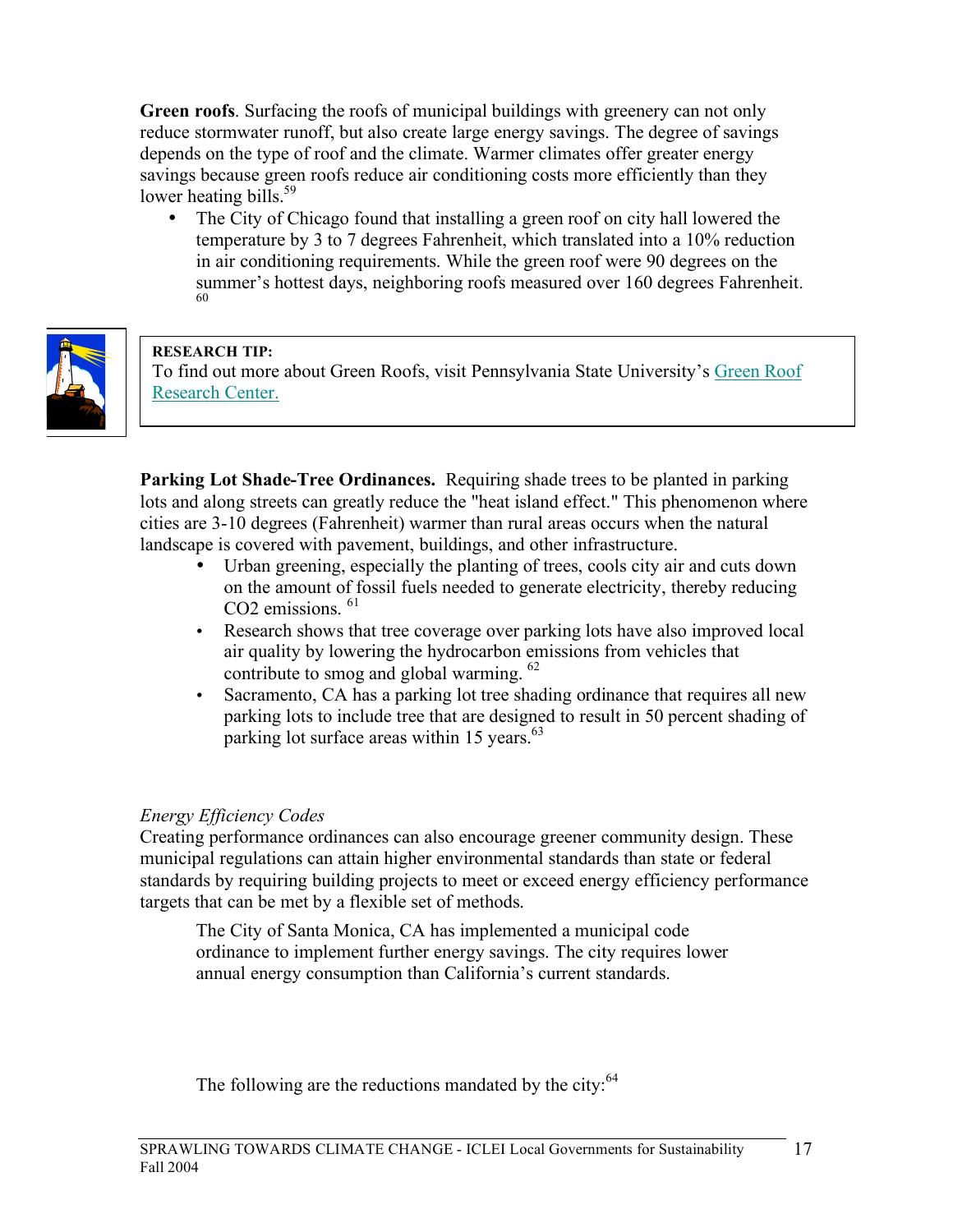| <b>Building Occupancy</b> | <b>Annual Source Energy</b><br><b>Conservation Target</b><br>(relative to 2001 Title 24<br>energy budget) |
|---------------------------|-----------------------------------------------------------------------------------------------------------|
| Multi-family residences   | 10%                                                                                                       |
| Hotels and motels         | 15%                                                                                                       |
| Office                    | 15%                                                                                                       |
| Light industrial          | 15%                                                                                                       |
| Retail                    | 10%                                                                                                       |



#### **RESEARCH TIP:**

To see the ordinances that the City of Santa Monica has developed, visit their Green Building Program Web site.

#### **Green Design Ideas from the City of Portland, Oregon Can Make Homes, Businesses and City Government Buildings Less Energy-Intensive**

#### **Design to maximize natural daylight and passive ventilation.**

Daylight makes a dramatic difference. Creating more daylight in a home can cut down on electric bills and well-placed operable windows circulate fresh air.

#### **Weatherize.**

Adding insulation and new, energy-efficient windows to an older home not only saves money in fuel costs, but it also improves comfort year-round.

#### **Buy energy-efficient kitchen appliances, furnaces and water heaters.**

All appliances with an "Energy Star" rating are a good choice and save at least thirty percent more energy than the average product.

#### **Choose water-efficient fixtures.**

On average, toilet flushing, showers and faucets account for 60% of all indoor water use. Installing efficient toilets, faucet aerators and showerheads can save a typical household up to \$200 annually in water and energy bills.

#### **Landscape using native and drought-tolerant plants.**

Native plants are naturally adapted to our environment, so they require minimal care and watering and provide valuable habitat for birds and wildlife.



**RESEARCH TIP:**

For 50+ tips about how make your home greener, visit Portland's Green Building Resource.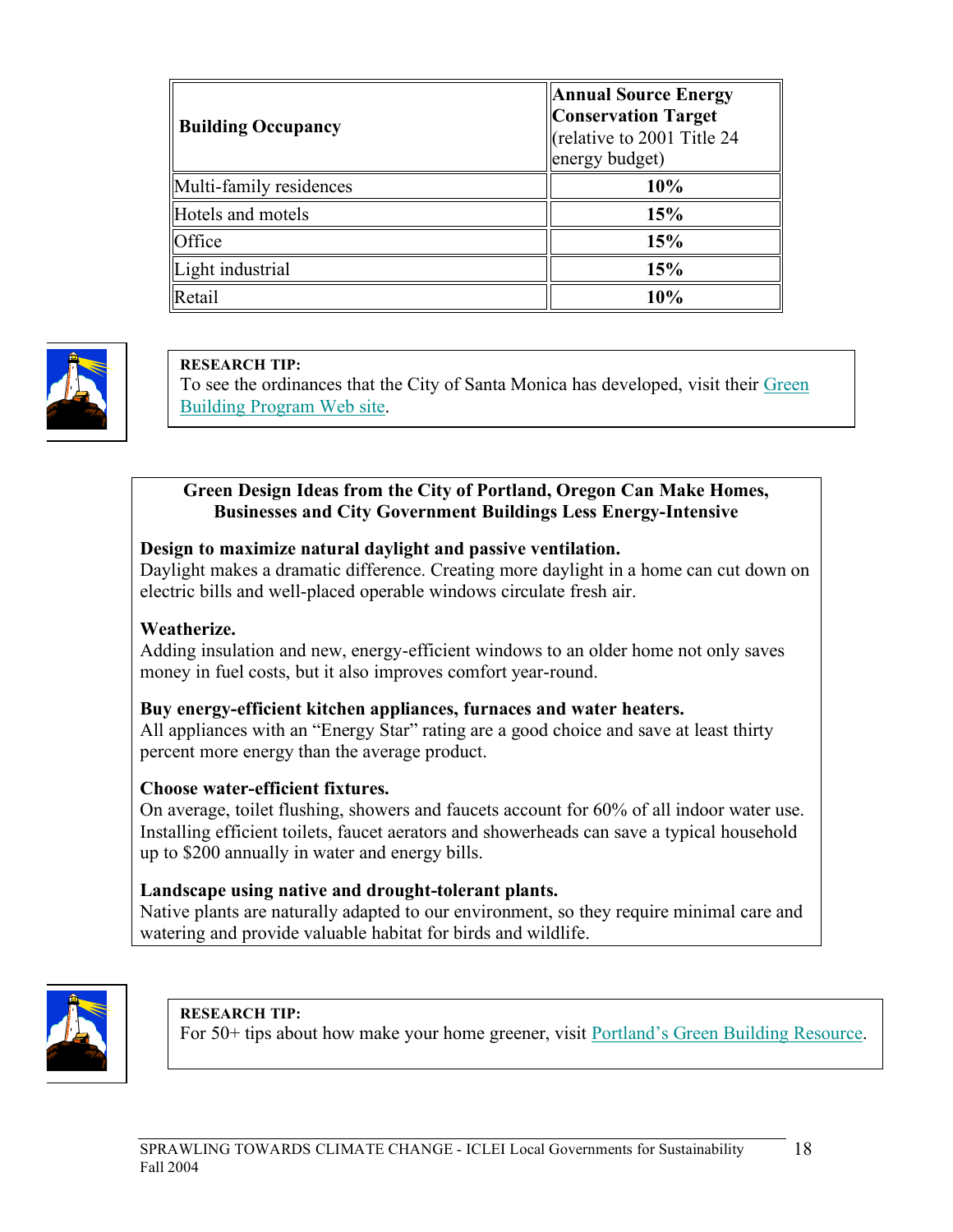

# **LAND USE PLANNING FOR CO2 REDUCTION:**

# **1. Central Connecticut Communities Regional Transportation Planning** *<sup>65</sup>*

In the face of astronomical growth, Connecticut's state government is working with municipal governments and regional planning organizations to integrate land-use planning with transit improvements to reduce greenhouse gas emissions to 3% below the business-as-usual estimate for 2020.

- The state's population has increased by 12 percent since 1970, while vehicle miles traveled (VMT) have increased by only 78 percent. By 2020, the state's total VMT is expected to increase by 22.2 percent more.
- Measures include doubling transit ridership by 2020, establishing a coordinated state effort to promote smart growth, expanding bicycle and pedestrian infrastructure, and channeling growth into areas specified by the state Plan of Conservation and Development.

**Projected savings:**  $CO_2$  emissions can be reduced 880,080 tons by 2010 and 1,980,180 tons in 2020. (GHG reductions were calculated on the basis of a 3 percent reduction of passenger VMT below the 2020 baseline, assuming a 1.5 percent reduction in 2010.)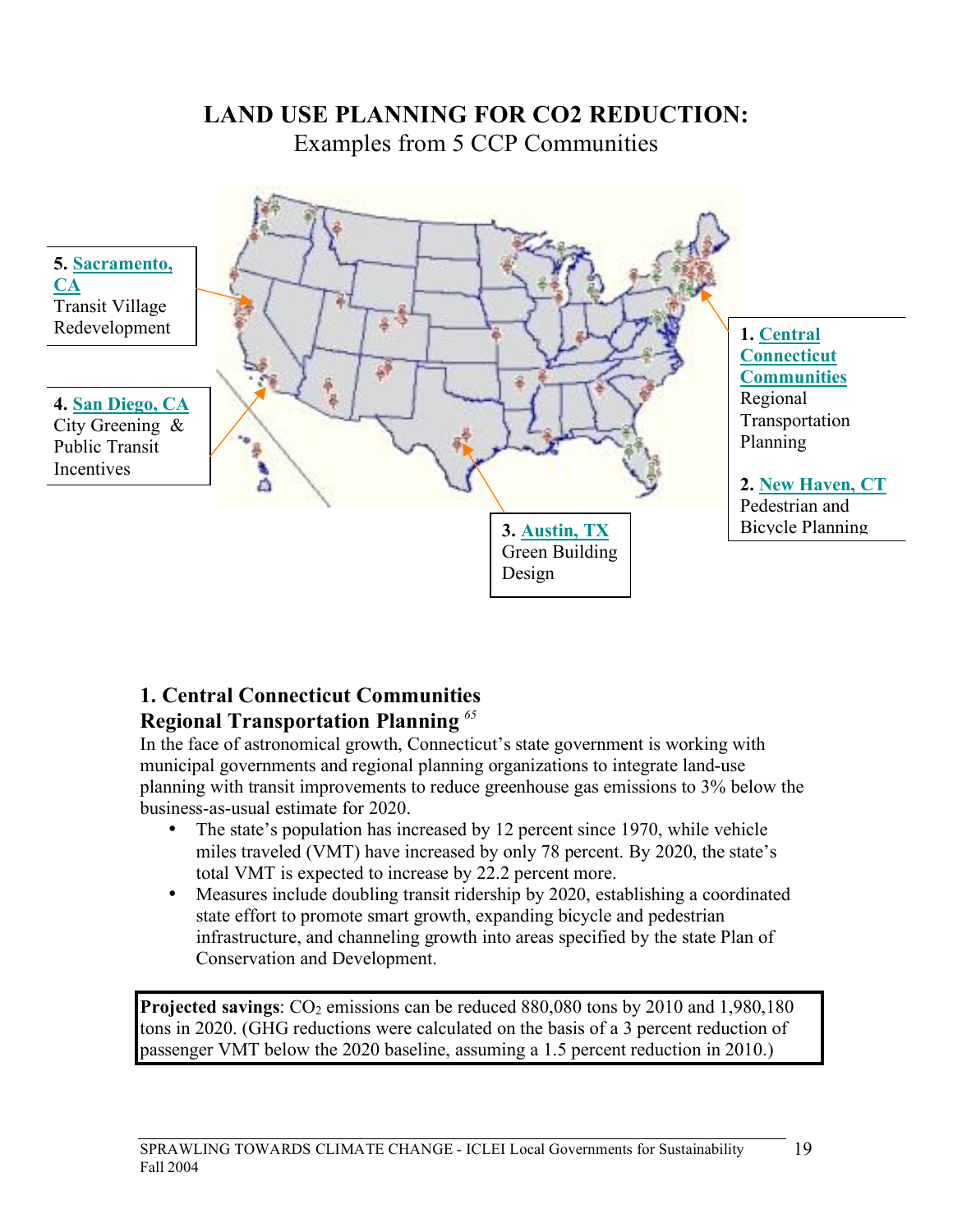# **2. New Haven, CT Pedestrian and Bicycle Planning <sup>66</sup>**

The city is developing a series of greenways and bicycle paths to meet a variety of transportation, economic, environmental, public health and safety needs. Alternative transportation better serves the existing population of pedestrian and bicycle commuters and will encourage more people to get to work on foot.

## **Savings achieved:**

- The city's current population of bicycle and pedestrian commuters is estimated to avert the emission of 718 tons of  $CO<sub>2</sub>$  yearly.
- Local residents also avert an estimated 364 tons of  $CO<sub>2</sub>$  emissions yearly by walking and bicycling for non-work related activities.

# **3. Austin, TX**

## **Green Building Design**

Whether remodeling a home or building an office tower, Austin's Green Building program helps community members, governments and businesses build more energy efficient, environmentally sound structures. <sup>67</sup>

- Since 2000, the city council mandates that all new municipal buildings achieve a LEED silver rating. LEED accreditation ensures sustainable site development, water savings, energy efficiency and green materials selection.
- In 2003, 22 percent of new homes and four commercial projects totaling 145,000 sq ft. in the Austin Energy utility district were built in accordance with the program's guidelines

**Savings achieved**: Overall, the program has reduced 9.15MW of peak load energy use. The total 21,600 megawatt-hour savings equals a \$1.8 million savings for utility customers. In terms of pollution reduction, this means yearly reductions of: <sup>68</sup>

| $CO2 = 18, 343$ tons<br>$NOx = 31.3$ tons | $\text{SOx} = 69 \text{ tons}$ |
|-------------------------------------------|--------------------------------|
|-------------------------------------------|--------------------------------|

# **4. San Diego, CA Public Transit Incentives**

By 2030, the population of the San Diego-Tijuana region is expected to double to 8 million. City officials' concern about GHG emissions is part of larger efforts to ensure that growth does not outpace current infrastructure planning, financial capabilities and available land.

- The city's *Transportation Alternatives* program encourages municipal government staff to take public transit, vanpool or carpool to work. The program reduces air pollution and traffic congestion and lightens parking demand by subsidizing up to 75 percent of an employees' commute.
- 1,500 Employees commute via public transit, including buses and trolleys. 44 Employees commute via vanpool.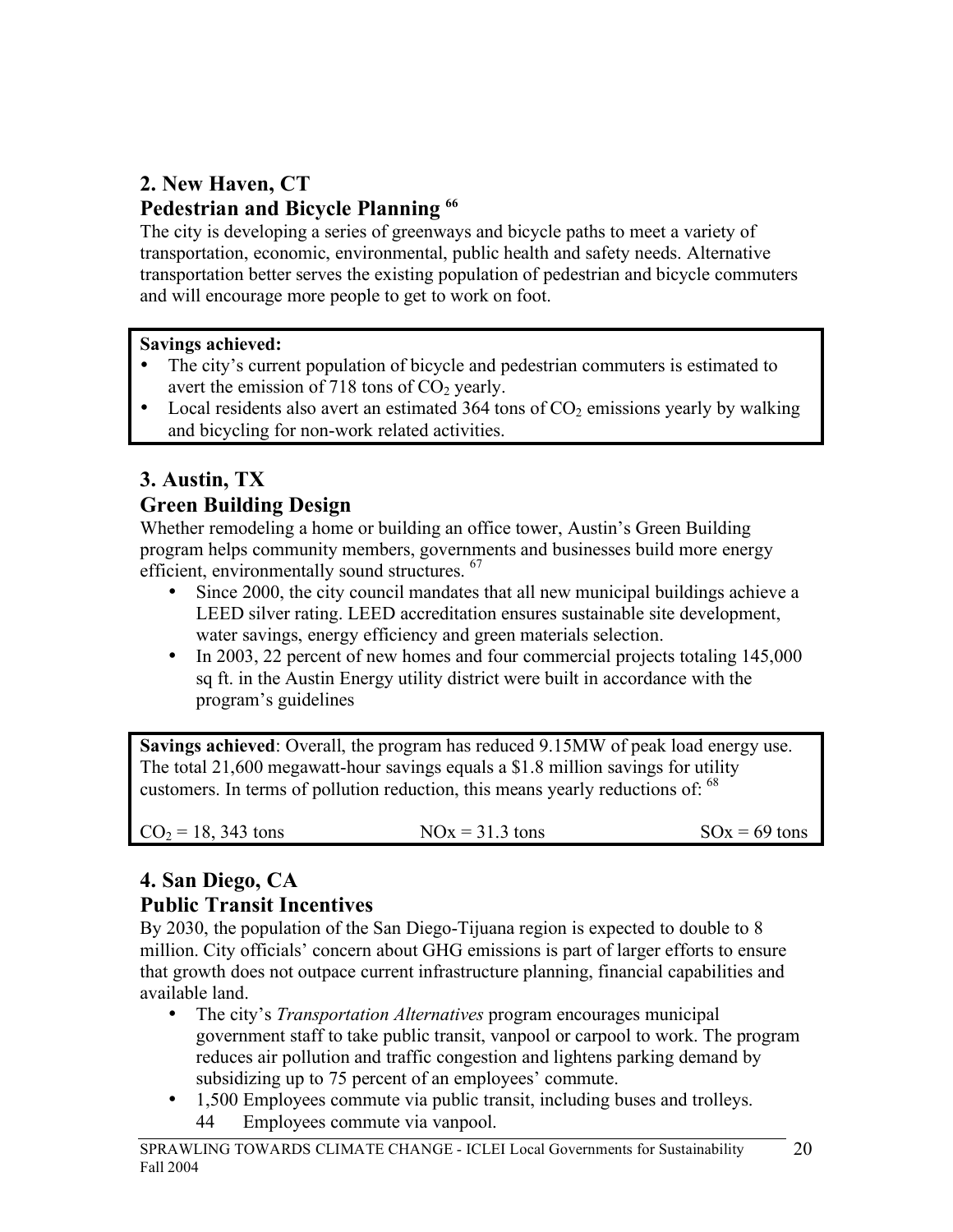50 Employees commute via carpool.

**Savings achieved**:  $1,357$  tons of  $CO<sub>2</sub>$  yearly.

# **City Greening**

In 2003, American Forests reported that 27% of San Diego's tree-cover had been lost in the previous seventeen years. Trees absorb and store atmospheric carbon, and when development replaces vegetation with impervious surfaces, such as roads and buildings, increasing volumes of greenhouse gases are released into the atmosphere.<sup>69</sup>

- The city's trees sequester about 9,000 tons of  $CO<sub>2</sub>$  per year and store a total of 1.2 million tons.
- The city's trees remove 4.3 million pounds of pollutants, such as carbon monoxide and ozone, from the air each year, which amounts to a savings of \$10.8 million dollars yearly.

**Projected savings:** The city's Community Forest Initiative will plant 100,000 trees by the year 2020. These trees would absorb 33,333 tons of  $CO<sub>2</sub>$  annually.<sup>70</sup>

# **5. Sacramento, CA Transit Village Redevelopment**

The City of Sacramento's  $65<sup>th</sup>$  Street/Transit Village redevelopment project provides a 20-25 year plan for mix use, transit-oriented development in East Sacramento. The goal of this project is to improve pedestrian and bicycle circulation, increase residents, shoppers and workers access to the city's light rail system and strengthen this neighborhood's connection to the nearby California State University, Sacramento. The proposed development was examined using the PLACE<sup>3</sup>S model, which estimates the transportation and energy needs of varying development scenarios.

- The project was examined using six different scenarios: Existing uses, existing zoning, trend, low-density mixed used development, transit-oriented development that focused on creating employment in the area, and transit-oriented development that focused on creating more residential housing in the area.
- The model estimated that the use of the light rail system would increase by 10 percent under the low density, mixed-use scenario and between 40 and 50 percent for the transit-oriented development scenarios.

**Projected savings:** The residentially focused, transit-oriented model predicted that households would drive 2,000 miles less per year compared to the existing zoning and existing use scenarios. This reduces each household's emissions household by one ton of  $CO<sub>2</sub>$  yearly.<sup>71</sup>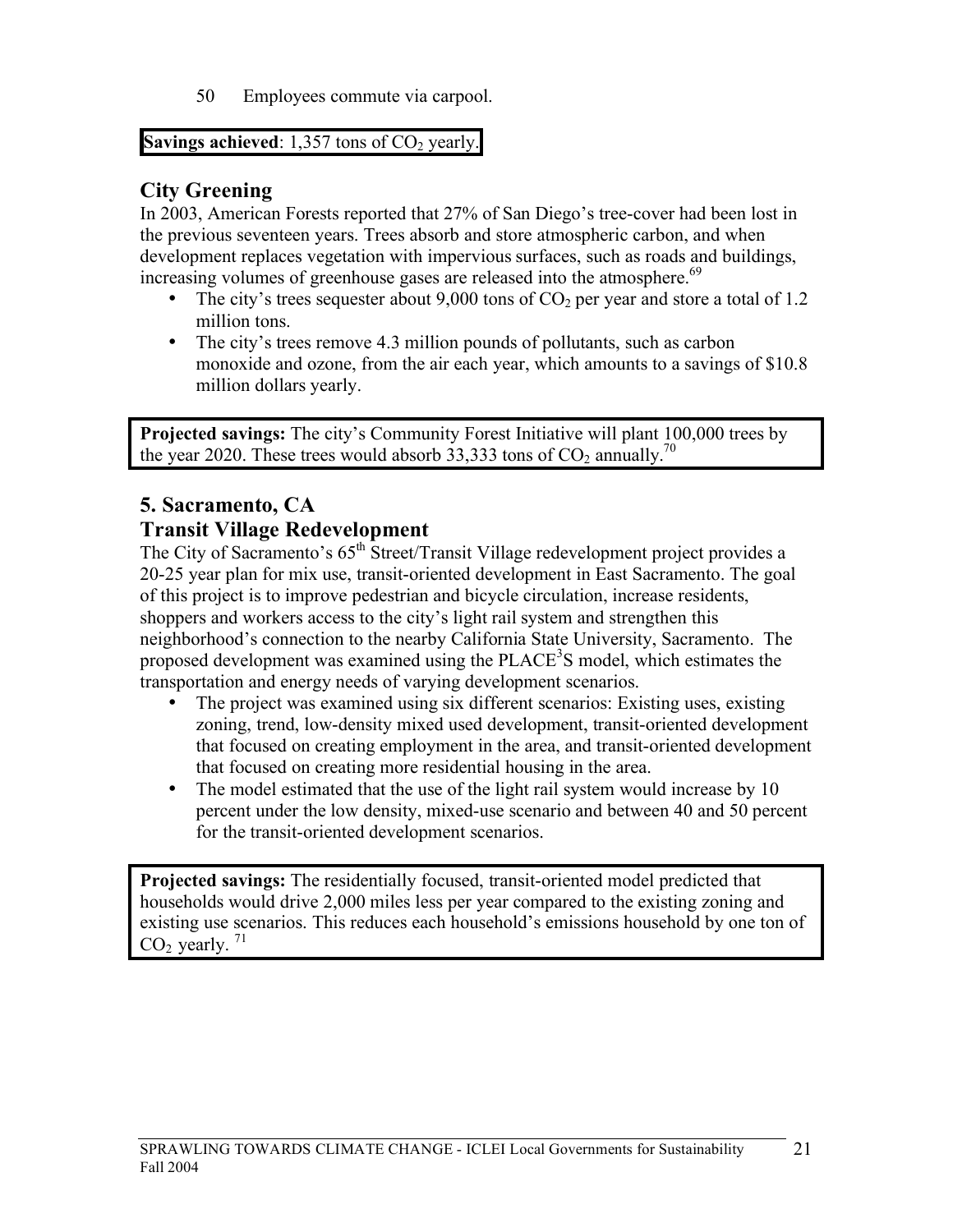# **RESOURCE GUIDE**

- Municipal Friendly Tools
- Smart Growth Information and **Organizations**
- Transportation-related **Organizations**
- Green Building Info and **Organizations**
- Online Publications
- Online Bibliographies
- Print Publications

# **Municipal-Friendly Tools**

## *PLACE3 S*

#### <http://www.energy.ca.gov/places/ >

Planning for Community, Energy and Environmental and Economic sustainability is an innovative planning method that fully integrates focused public participation, community development and design, and computer-assisted quantification tools (GIS) to help communities produce plans that retain dollars in the local economy, save energy, attract jobs and development, reduce pollution and traffic congestion and conserve open space.

#### *Equating Pollution Calculator*

< http://www.usctcgateway.net/tool/ >

This online tool allows users to calculate greenhouse gas emission from a known quantity of kilowatt-hours or gallons of gasoline, or a given number of cars and trucks not driven for one year.

*Green Building Design Advisor*

< http://greenbuildings.santa-monica.org/GBDA.htm >

Find out what are the recommended green building requirements for a variety of structures, both new and old.

#### *Green Building Checklist*

< http://www.ci.austin.tx.us/greenbuilder/checklist.htm >

This checklist will help you make a more informed choice about your present or future home or office building.

*Interactive Introduction to New Urbanism (Flash required)*

<http://www.cnu.org/about/index.cfm?formAction=tour&CFID=7361547&CFTOKEN=  $6297945 >$ 

What is the New Urbanism movement? Find out with this visual introduction to this urban design movement.

*A Teacher's Guide to Smart Growth*  <http://www.dnr.state.md.us/education/growfromhere/Home.htm >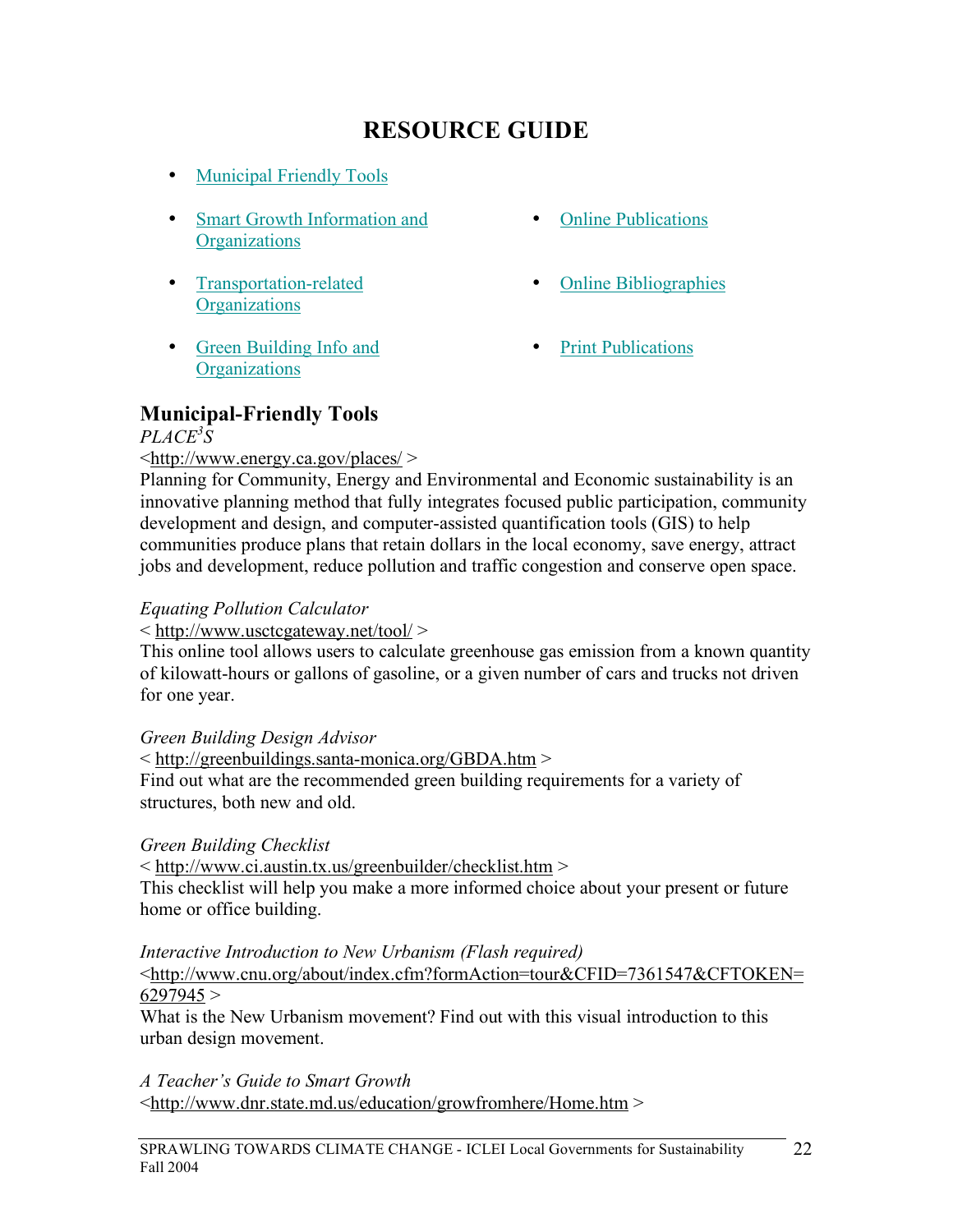Where do we grow from here? This basic guide to smart growth issues focuses on Maryland as a case study, but includes complete lesson plans that provide clear and concise introduction to the basic issues.

# **Smart Growth Organizations**

*EPA Info for Public Officials and Global Warming* 

<http://yosemite.epa.gov/oar/globalwarming.nsf/content/VisitorCenterPublicOfficials.ht ml>

Information for state and local officials interested in additional information about improving air quality, increasing energy efficiency, saving costs, and voluntary greenhouse gas reductions.

#### *The Funders' Network for Smart Growth and Livable Communities* <http://www.fundersnetwork.org >

Since 1999 a grassroots support system for smart growth has formed, with backing from some of the country's most influential foundations -- Surdna, MacArthur, Irvine, Turner, Ford, Packard and others. Known as the Funders' Network for Smart Growth and Livable Communities, it now operates in every region of the country -- indeed it's performed a dozen regional assessments of smart growth goals, strengths and strategies, involving 31 states, some 500 leaders and 40 foundations.

#### *Sprawlwatch*

 $\frac{\text{http://www.sprawlwatch.org}}{}$ 

Resource guide for books, reports, websites, and organizations.

#### *Sierra Club – Sprawl*

#### <http://www.sierraclub.com/sprawl/>

The Challenge to the Sprawl Campaign works to fight poorly planned runaway development and promotes smart growth communities that increase transportation choices, reduce air and water pollution, and protect our natural places.

#### *Smart Growth America*

<www.smartgrowthamerica.com >

A coalition of nearly 100 advocacy organizations that have a stake in how metropolitan expansion affects our environment, quality of life and economic sustainability.

#### *Smart Growth Online*

#### $\leq$ www.smartgrowth.org  $>$

In 1996, the U.S. Environmental Protection Agency joined with several non-profit and government organizations to form the Smart Growth Network (SGN). The Network's partners include environmental groups, historic preservation organizations, professional organizations, developers, real estate interests; local and state government entities.

*Congress for New Urbanism*  $\langle$ http://www.cnu.org/ $>$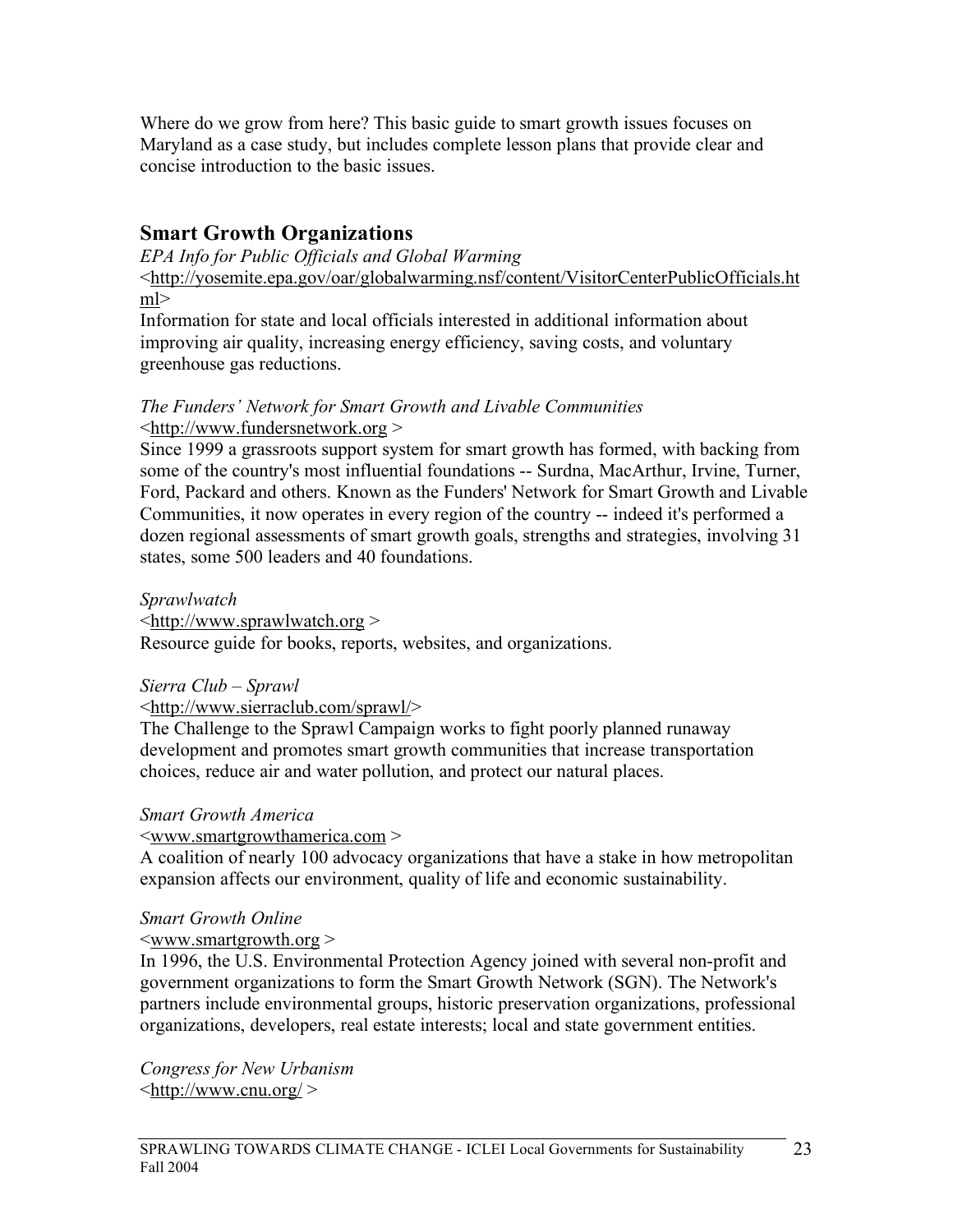New Urbanists aim to reform all aspects of real estate development. Their work affects regional and local plans. They are involved in new development, urban retrofits, and suburban infill. In all cases, New Urbanist neighborhoods are walkable, and contain a diverse range of housing and jobs. New Urbanists support regional planning for open space, appropriate architecture and planning, and the balanced development of jobs and housing.

# **Online Smart Growth Glossaries**

*Neighborhood Planning Glossary* <http://www.ci.austin.tx.us/test/zoning/glossary.htm >

*Smart Growth Glossary* <http://www.smartgrowthgateway.org/glossary.shtml>

# **Transportation-related Organizations**

*Surface Transportation Policy Project* <http://www.transact.org >

The Surface Transportation Policy Project is a diverse, nationwide coalition working to ensure safer communities and smarter transportation choices that enhance the economy, improve public health, promote social equity, and protect the environment.

## *Texas Transportation Institute*

<http://tti.tamu.edu/>

TTI is an official research agency for the Texas Department of Transportation and the Texas Railroad Commission. TTI works closely with many state and federal agencies as well as the private sector to improve the safety and efficiency of the transportation system.

*Bureau of Transportation Statistics*

 $\langle$ http://www.bts.gov/  $>$ 

The Bureau of Transportation Statistics collects data, analyze and report on transportation-monitoring resources.

## *Center for Transportation Research*

http://www-cta.ornl.gov/data/Index.html

The Oak Ridge National Laboratory (ORNL) prepares a Transportation Energy Conservation Data Book to be used by TEC staff in their evaluation of current and proposed conservation strategies. The major purposes of the data book are to draw together, under one cover, transportation data from diverse sources, to resolve data conflicts and inconsistencies, and to produce a comprehensive document.

# **Green Building Information and Organizations**

*Manage It Green, Green Building Program, Austin Texas*  $\langle$ http://www.ci.austin.tx.us/greenbuilder/mig\_4.htm  $>$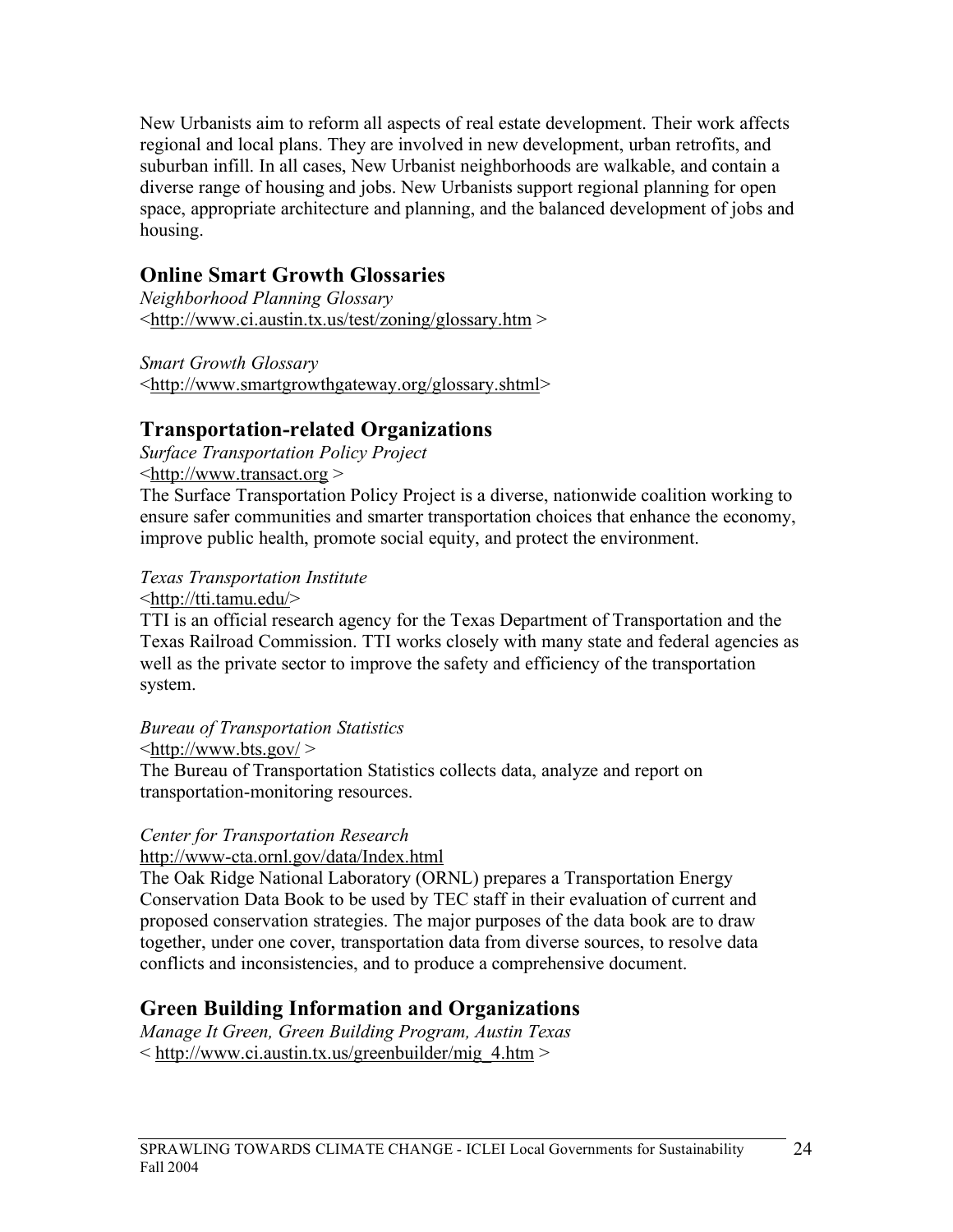Manage it Green is a comprehensive package of products created specifically for utilities and government agencies. It helps establish strategic programs that reduce energy consumption in new and remodeled homes and commercial structures.

## *Green-Rated: Portland's Green Building Resource*

< http://www.green-rated.org/default.asp >

This site is the portal to the city of Portland's comprehensive guide to green building including resources for residential and commercial development.

< http://www.green-rated.org/take\_action.asp?md=residential >

"Take Action" is a collection of 50+ actions and strategies designed to inform homeowners on the various steps and processes of building green.

## *Green Affordable Housing Coalition*

 $\langle$ http://www.greenaffordablehousing.org/  $>$ 

The Green Affordable Housing Coalition is a coalition of San Francisco Bay Area publicsector and private-sector professionals committed to incorporating green building practices into the design, construction, operation, and maintenance of affordable housing.

#### *LEED – Leadership in Energy and Environmental Design Green Building Rating System*  $\langle \frac{http://www.usgbc.org/lead/lead<sub>main.asp</sub>|$

The LEED (Leadership in Energy and Environmental Design) Green Building Rating System<sup>®</sup> is a voluntary, consensus-based national standard for developing highperformance, sustainable buildings. Members of the U.S. Green Building Council representing all segments of the building industry developed LEED and continue to contribute to its evolution

## *U.S. Green Building Council*

 $\lt$ http://www.usgbc.org/AboutUs/mission facts.asp >

The U.S. Green Building Council is the nation's foremost coalition of leaders from across the building industry working to promote buildings that are environmentally responsible, profitable and healthy places to live and work.

# **Online Bibliographies**

*Smart Growth Reports and On-line Resources* <http://www-rcf.usc.edu/~vasishth/Smart\_Growth\_Reports-biblio.htm >

## *Smart Growth Online Bibliography*

<http://www-rcf.usc.edu/~vasishth/Smart\_Growth+Sprawl-biblio.htm >

# **Online Publications**

Center for Neighborhood Technologies. 2000. *Location-Efficient Mortgage Project.* <http://www.cnt.org>

Ewing, Reid & Rolf Pendall & Don Chen. 2002. Measuring Sprawl and Its Impact. Smart Growth America.

<http://www.smartgrowthamerica.org/sprawlindex/sprawlreport.html>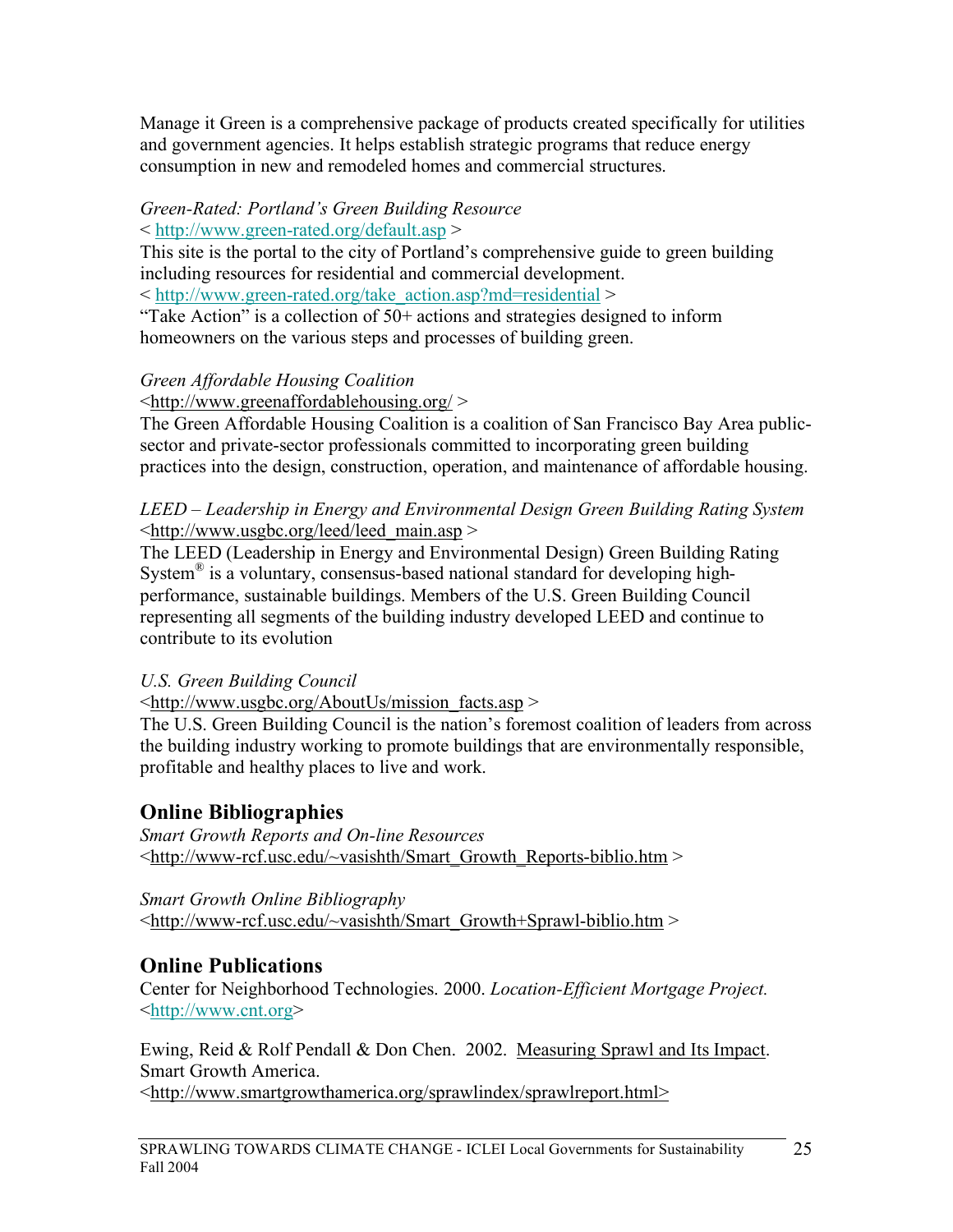Friedman, Naomi. "Energy and Smart Growth: It's about how and where we build." Funders' Network for Smart Growth and Livable Communities. June 2004.  $\lt$ http://www.fundersnetwork.org/usr\_doc/Energy\_and\_Smart\_Growth.pdf >

Heart, Bennet & Biringer, Jennifer. 2000. The Smart Growth – Climate Change Connection. Conservation Law Foundation <http://www.clf.org/pubs/Smart\_Growth\_Climate\_Change\_Connection.html>

Holtzclaw, John. 2000. "Smart Growth As Seen From the Air, Convenient Neighborhood, Skip the Car." Paper presented at the Air and Waste Management Associations 93 rd annual meeting and exhibition (June), Salt Lake City. This publication can be found at < http://www.sierraclub.org/sprawl/transportation/holtzclaw $a$ wma.pdf  $>$ 

Holtzclaw, John. 1994. Using Residential Patterns and Transit To Decrease Auto Dependence and Costs. Natural Resources Defense Council, San Francisco, and California Home Energy Efficiency Rating Systems, Costa Mesa, California, 1994.

International City/County Management Association. DATE? Why Smart Growth: A Primer. Washington, DC: ICMA; Smart Growth America.  $\langle \text{http://www.epa.gov/livability/pdf/WhySmartGrowth-bk.pdf} \rangle$ 

McCann, Barbara & Reid Ewing. 2003. Measuring the Health Effects of Sprawl: A National Analysis of Physical Activity, Obesity and Chronic Disease. Washington, DC: Smart Growth America; Surface Transportation Policy Project. < http://www.smartgrowth.umd.edu/pdf/HealthSprawl8.03.pdf >

National Governors Association. 2002. Growing With Less Greenhouse Gases: State Growth Management Policies That Reduce GHG Emissions. Washington, DC: Center for Best Practices, national Governors Association. < http://www.nga.org/cda/files/112002GHG.pdf >

NALGEP and Smart Growth Leadership Council. 2004. Smart Growth is Smart Business. Washington, D.C. < http://www.sgli.org/SGisSBfinal.pdf >

Sierra Club. 2000. Sprawl Cost Us All: How Your Taxes Fuel Suburban Growth. San Francisco: Sierra Club. < http://www.sierraclub.org/sprawl/report00/ >

Smart Growth Network. 2003. Getting to Smart Growth II: 100 More Policies for Implementation. International City/County Management Association (ICMA) and the Smart Growth Network. < http://www.smartgrowth.org/pdf/gettosg2.pdf >.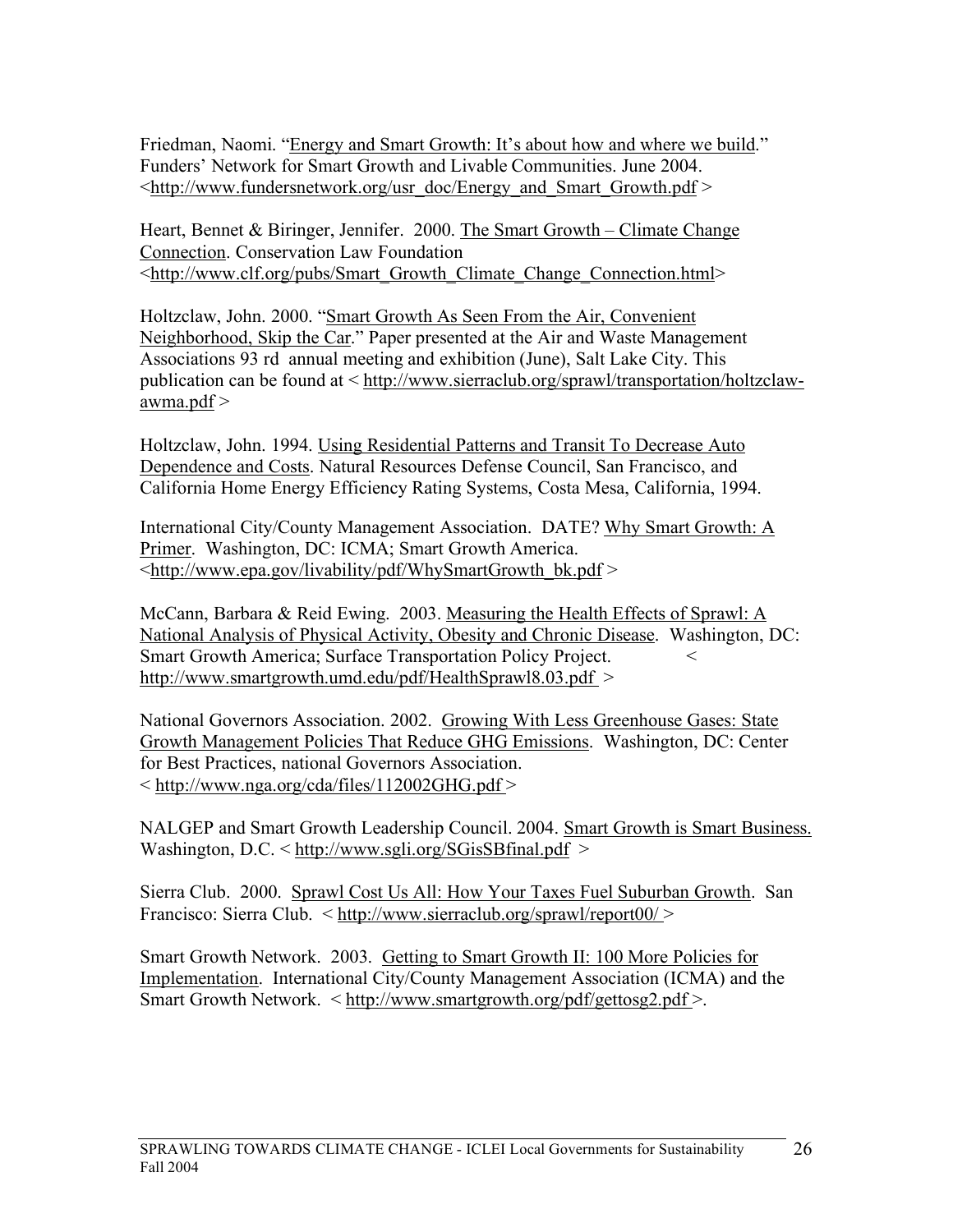# **Print Publications**

Benfield, F. K., Matthew D. Raimi, Donald D.T. Chen. 1999. *Once There Were Greenfields.* Natural Resources Defense Council & Surface Transportation Policy Project.

Duany, Andres & Elizabeth Plater-Zyberk & Jeff Speck. 2000. *Suburban Nation: The Rise of Sprawl and the Decline of the American Dream*. New York: North Point Press.

Gillham, Oliver. 2002. *The Limitless City: A Primer On The Urban Sprawl Debate*. Washington, DC: Island Press

Danielsen, K.A. & R.E. Lang & W. Fulton. 1999. "Retracting suburbia: Smart Growth and the Future of Housing," Housing Policy Debate, 10, 513-540.

Katz, Bruce (ed.). 2000. *Reflections On Regionalism*. Washington, D.C.: Brookings Institution Press Studies in Chicago, Los Angeles and San Francisco",

National Research Council. 2000. *Transportation Land Use and Smart Growth*. Washington, D.C.: National Academy Press.

Neal, Peter (ed.). 2003. *Urban Villages and the Making of Communities*. London; New York: Spon Press.

Newman and Kenworthy. 1999. *Sustainability and Cities: Overcoming Automobile Dependence*. Island Press, Washington, D.C., p. 100.

Orfield, Myron. 2002. American Metropolitics: The New Suburban Reality. Washington, D.C.: Brookings Institution Press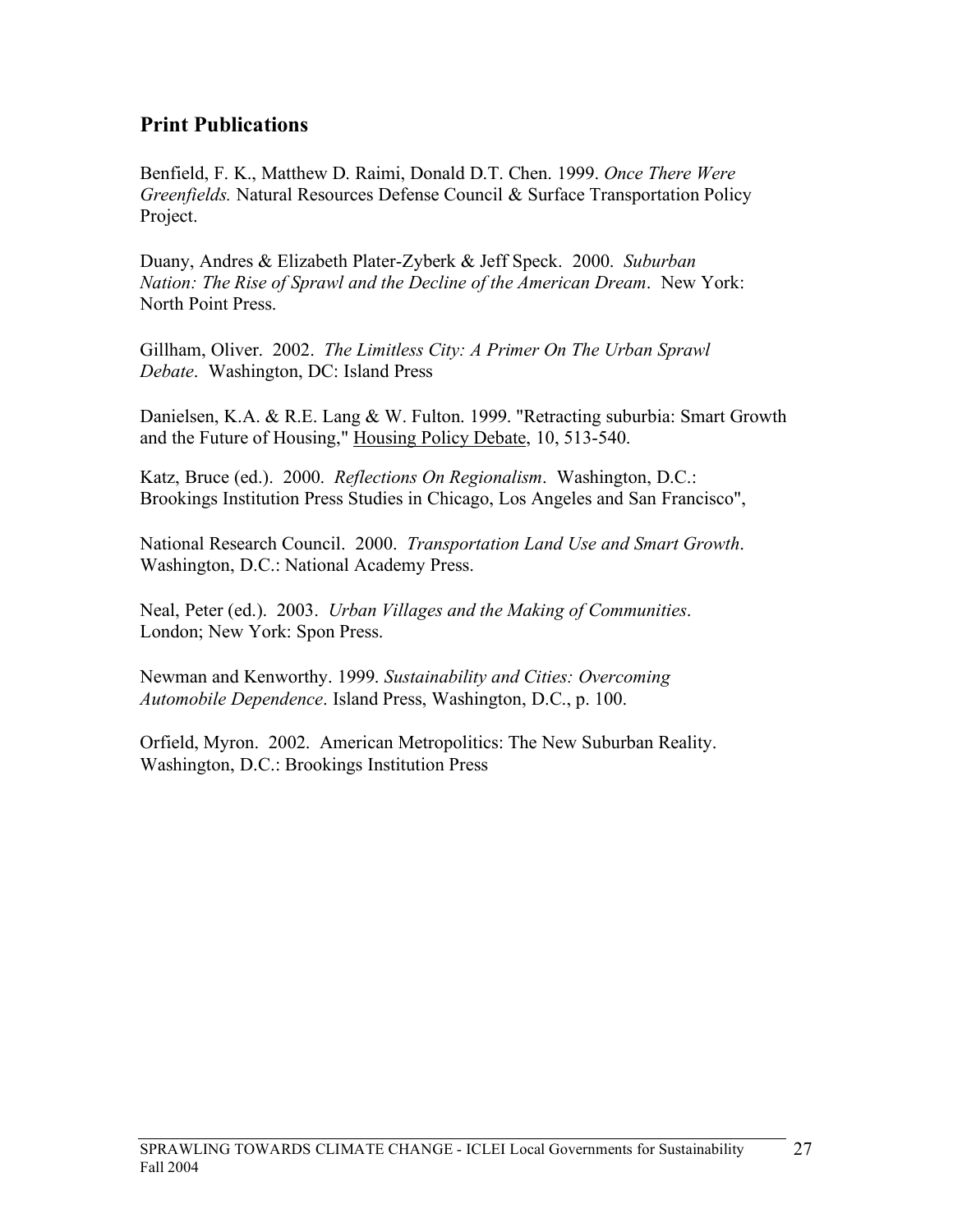# **GLOSSARY**

Content in the glossary has been adapted from various sources, which are attributed at the end of each definition.

**Brownfield:** "A piece of property, where the expansion, redevelopment, or reuse of which may be complicated by the presence or potential presence of a hazardous substance, pollutant, or contaminant." From: http://www.epa.gov/brownfields/glossary.htm

**Cluster Development:** "A pattern of development in which industrial and commercial facilities, and homes are grouped together on parcels of land in order to leave parts of the land undeveloped. Cluster development is often used in areas that require large lot sizes, and typically involves density transfer. Zoning ordinances permit cluster development by allowing smaller lot sizes when part of the land is left as open space." From: http://www.smartgrowthgateway.org/glossary.shtml

**Compact Building Design:** "The act of constructing buildings vertically rather than horizontally, and configuring them on a block or neighborhood scale that makes efficient use of land and resources, and is consistent with neighborhood character and scale. Compact building design reduces the footprint of new construction, thus preserving greenspace to absorb and filter rain water, reduce flooding and stormwater drainage needs, and lower the amount of pollution washing into our streams, rivers and lakes. Compact building design is necessary to sustain transit ridership at levels necessary to make public transit a viable transportation option."

From: http://www.smartgrowthgateway.org/glossary.shtml

**Conservation Easements:** "Voluntary, legally binding agreements for landowners that limit parcels of land or pieces of property to certain uses. Land under conservation easements remains privately owned, and most easements are permanent." From: http://www.smartgrowthgateway.org/glossary.shtml

**Greenfield:** "Land on which no urban development has previously taken place; usually understood to be on the periphery, of an existing built-up area." From: http://glossary.eea.eu.int/EEAGlossary/G/greenfield site

**Green Design: "**An architectural design that conforms to environmentally sound principles of building, material and energy use. A green building, for example, might make use of solar panels, skylights, and recycled building materials." From: www.nrdc.org/reference/glossary/g.asp

**Green Building:** "Refers to a new way of designing and constructing buildings to increase performance and enhance the health and experience for people who work, live and play in these structures."

A green building: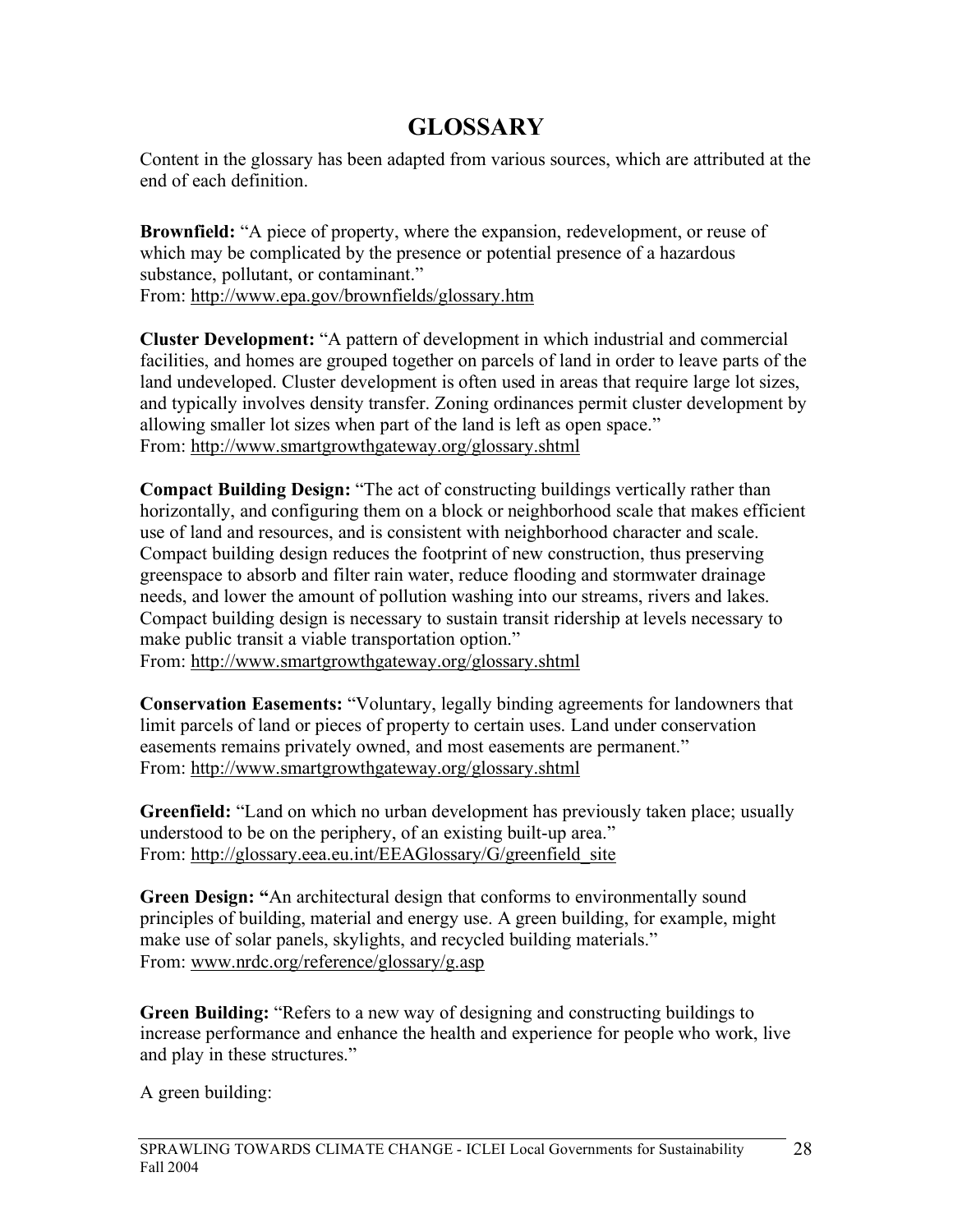- o Saves energy and water
- o Reduces material use
- o Protects the site
- o Uses low-impact materials
- o Maximizes longevity and durability
- o Minimizes waste
- o Makes the building healthier
- o Recycles existing buildings

From: http://www.green-rated.org/basics.asp?md=residential&vu=2

**Greenhouse Gases**: Are gases responsible for making our atmosphere warm enough for human habitation. Water vapor, carbon dioxide, methane and ozone are all naturally occurring greenhouse gases, but human activities further add to these levels in the atmosphere. Fossil fuel combustion from power plants, vehicle transportation and industrial facilities are the major sources of greenhouse gas emissions. From: http://www.iclei.org/SB1.HTM

**Impact Fees:** "Costs imposed on new development to fund public facility improvements required by new development and ease fiscal burdens on localities." http://www.smartgrowthgateway.org/glossary.shtml

**Incentive Zoning:** This zoning "provides for give and take compromise on zoning restrictions, allowing for more flexibility to provide environmental protection. Incentive zoning allows a developer to exceed a zoning ordinance's limitations if the developer agrees to fulfill conditions specified in the ordinance. The developer may be allowed to exceed height limits by a specified amount in exchange for providing open spaces or plazas adjacent to the building."

From: http://www.smartgrowthgateway.org/glossary.shtml

**Infill Development:** "Is development on vacant or underused sites in a developed area." www.brownfieldscenter.org/big/glossary.shtml

**Land Use Planning: "**Local development of a plan for the future use of land within its jurisdiction, established by zoning laws." From: www.tenantlawcenter.com/terms/l.htm

"This activity is generally conducted by a local government, which provides public and private land use recommendations consistent with community policies. It is generally used to guide decisions on zoning." From: www.virtuallytoronto.on.ca/l1.html

**Location Efficiency:** "Measures the transportation savings made when people choose to live in neighborhoods that employ smart growth principles. The savings are calculated based on a community's population size and the availability of public transit services." From: www.locationefficiency.com/faq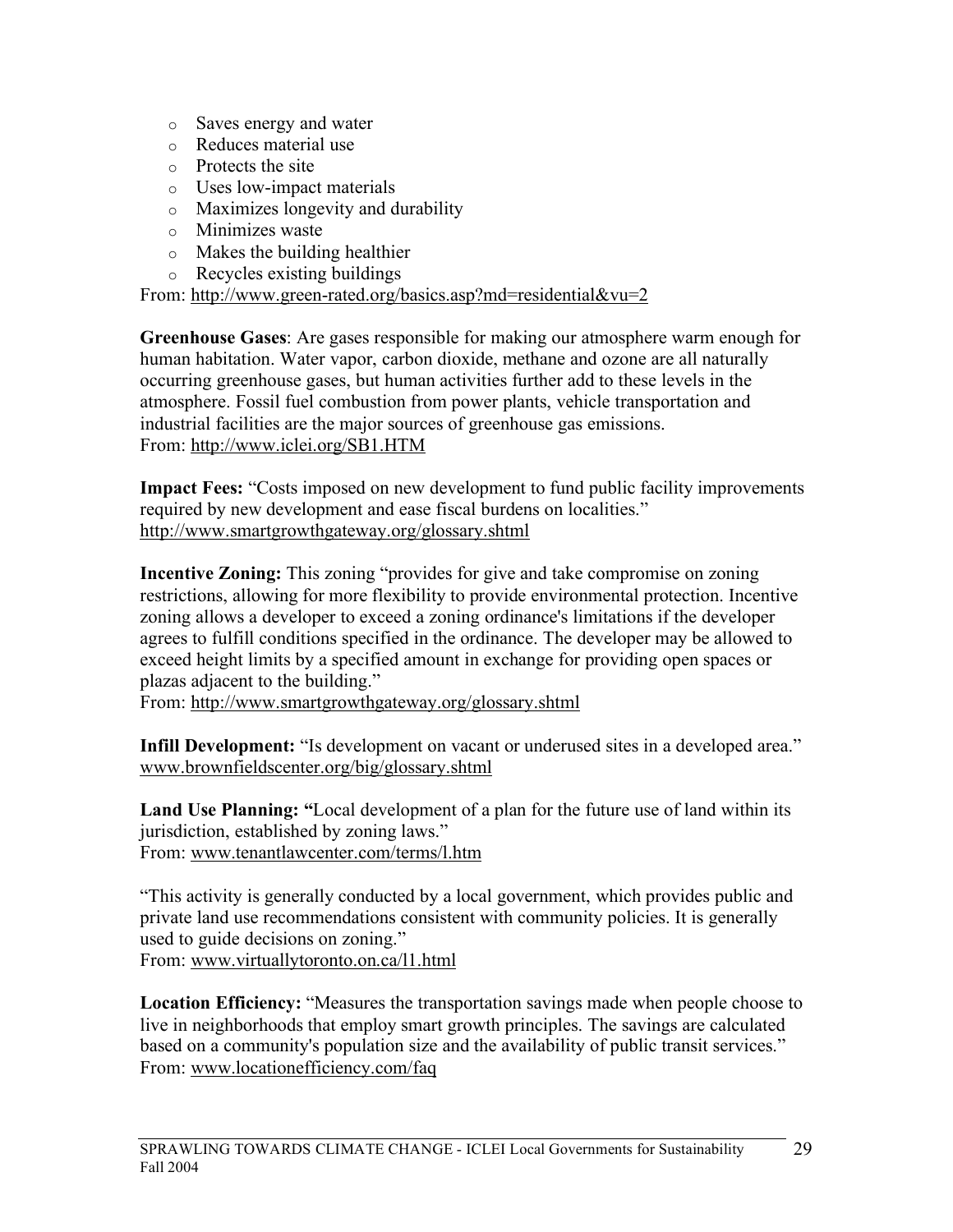**Location Efficient Mortgage:** "A lending program that allows homebuyers to borrow more money based on the transportation cost savings of living near mass transit." From: http://www.smartgrowthgateway.org/glossary.shtml

**Mixed Use Development**: "Development that is created in response to patterns of separate uses that are typical in suburban areas necessitating reliance on cars. Mixed use developments include residential, commercial, and business accommodations in one area." From: http://www.smartgrowthgateway.org/glossary.shtml

**Open Space**: The "portion of a site which is permanently set aside for public or private use and will not be developed. The space may be used for passive or active recreation, or may be reserved to protect or buffer natural areas." From: www.epa.gov/watertrain/protection/glossary.html

**Planned Unit Development (PUD):** "PUDs are areas that are planned and developed as one entity, by a single group. Planned unit developments usually include a variety of uses, including different housing types of varying densities, open space, and commercial uses. Project planning and density is calculated for the entire development rather than individual lots." From: http://www.smartgrowthgateway.org/glossary.shtml

**Smart Growth:** "A planning concept that pairs sound land development with economic growth and resource conservation. Smart growth provides well-planned development that channels growth into existing areas, provides a range of public-transportation and housing options while also preserving farmland and open space." From: http://www.sierraclub.org/sprawl/report00

**Sprawl:** "A haphazard and disorderly form of urban development. There are several elements that characterize sprawl: Residences far removed from stores, parks, and other activity centers Scattered or "leapfrog" development that leaves large tracts of undeveloped land between developments Commercial strip development along major streets Large expanses of low-density or single use development such as commercial centers with no office or residential uses, or residential areas with no nearby commercial centers Major form of transportation is the automobile Uninterrupted and contiguous low- to medium-density (one to six du/ac) urban development Walled residential subdivisions that do not connect to adjacent residential development." From: www.ci.austin.tx.us/test/zoning/glossary.htm

**Traditional Neighborhood Design (TND):** "Refers to a development pattern that reflects the characteristics of small, older communities of the late 19th and early 20th centuries. The focus of the community shifts from the automobile to the pedestrian. Traditional communities are characterized by mixed land uses, grid street patterns, pedestrian circulation, intensively used open spaces, architectural character, and a sense of community."

From: http://www.dnr.state.md.us/education/growfromhere/GLOSSARY.HTM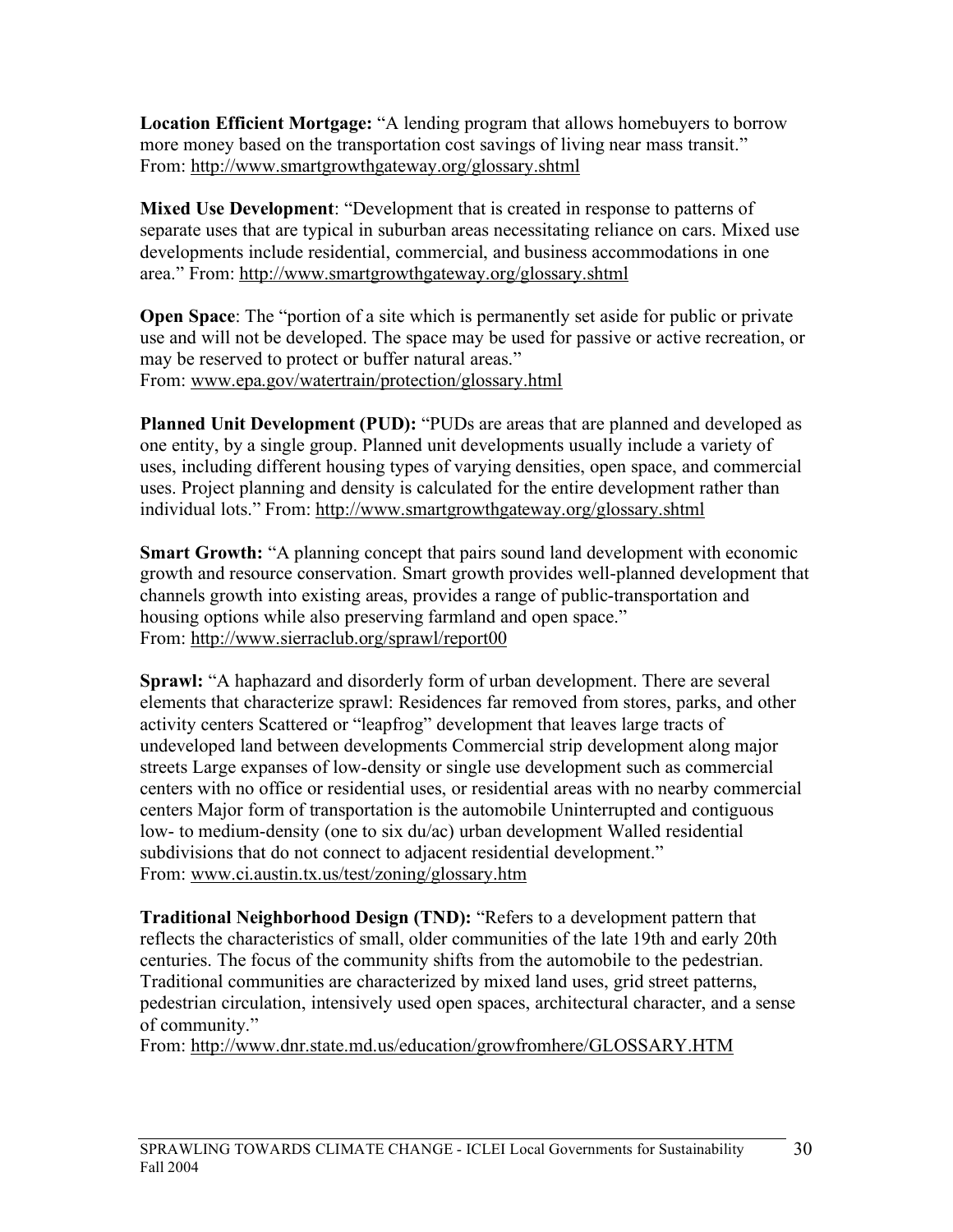**Transfer of Development Rights**: A system that assigns development rights to parcels of land and gives landowners the option of using those rights to develop or to sell their land. TDRs are used to promote conservation and protection of land by giving landowners the right to transfer the development rights of one parcel to another parcel. By selling development rights, a landowner gives up the right to develop his/her property, but the buyer could use the rights to develop another piece of land at a greater intensity than would otherwise be permitted. http://www.smartgrowthgateway.org/glossary.shtml

**Transit Oriented Development (TOD):** "A pedestrian friendly development focused around a major transit access point. Elements usually include compact, mixed use development, and facilities and design that enhance the environment for pedestrians." From: www.envisionutah.org/glossary.htm

**Vehicle Miles Traveled (VMT):** "An average number that describes the total number of miles traveled in an automobile per individual for a particular area. An increase in VMT's within urbanized areas generally indicates more traffic and worsening of air quality." From: www.envisionutah.org/glossary.htm

.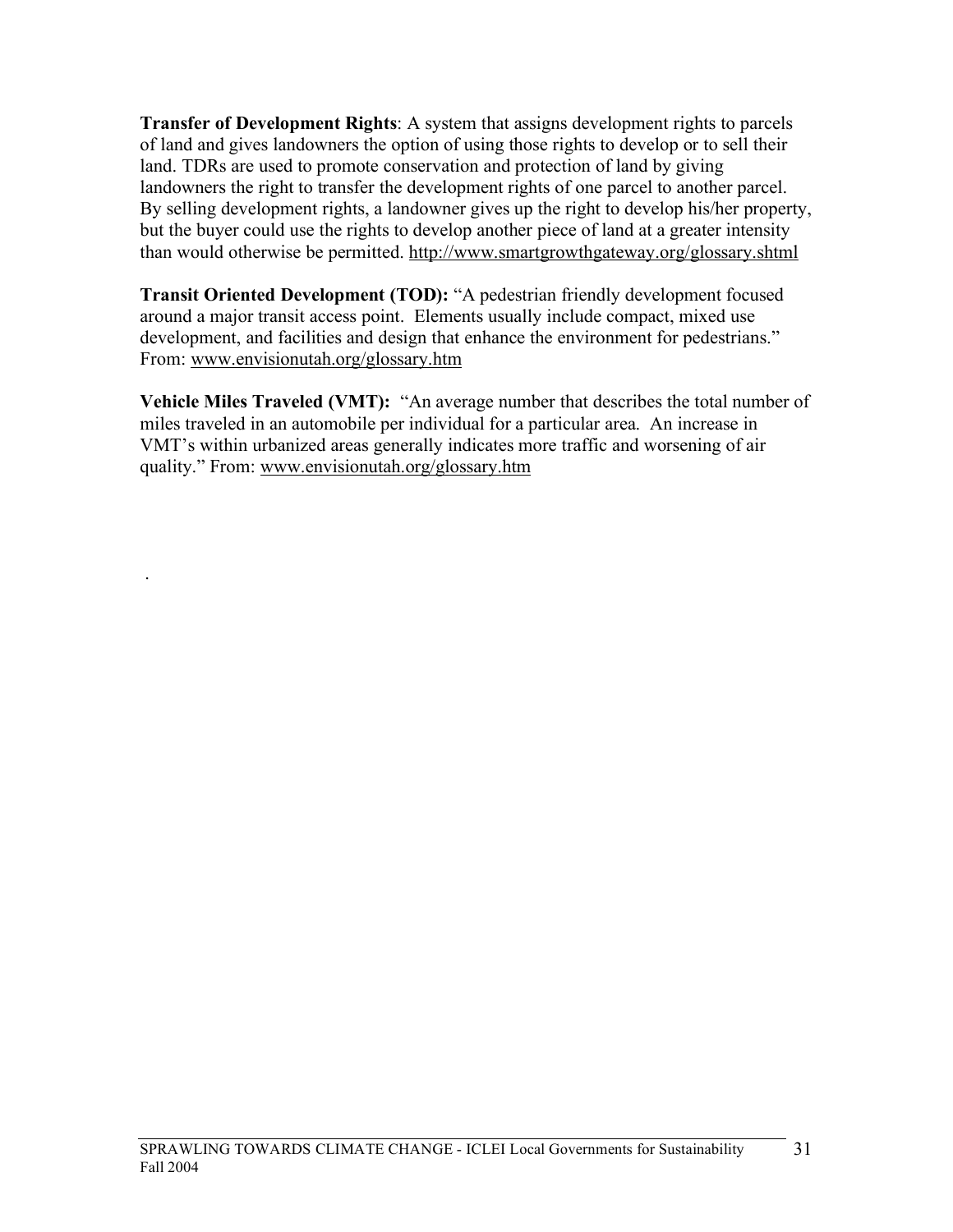# **ENDNOTES**

Institution, Center on Urban and Metropolitan Policy.

<sup>&</sup>lt; http://www.brookings.org/metro/projects/census/lucyexsum.htm> *<sup>6</sup>* Natural Resources Conservation Service. 1997. National Resources Inventory. Percent Change in Developed Land Area, 1982 – 1997. Retrieved from: http://www.nrcs.usda.gov/technical/land/meta/m5008.html, August 2004.<br><sup>7</sup> USDA Economic Research Service. 2002. Briefing Room – Land Use, Value and Management: Urbanization and

Agriculture. Retrieved from: http://www.ers.usda.gov/Briefing/LandUse/urbanchapter.htm, September 2004. 8 National Association of Homebuilders. 2004. Housing Facts, Figures and Trends.

 $\frac{\text{thtp://www.nahb.org/fileUpload_Cetails_aspx?contentTypeID=7&contentID=20>}{9}$  Sierra Club. 2000. Sprawl Costs Us All. < http://www.sierraclub.org/sprawl/report00/sprawl.pdf>
<sup>10</sup> Ewing, Reid, Rolf Pendall, and Don Chen. 2002. <u>Measuring Sprawl and Its Impact</u>

<sup>&</sup>lt; http://www.smartgrowthamerica.com/sprawlindex/MeasuringSprawl.PDF <sup>&</sup>gt; <sup>11</sup> Smart Growth Online. Sustainable Communities Network. Retrieved from:

<sup>12</sup> Congress for New Urbanism. FAQs. Retrieved from:  $\frac{h}{h}$ ttp://www.cnu.org/about/index.cfm, July 2004.<br><sup>13</sup> *Ibid*<br><sup>14</sup> Friedman, Naomi. 2004. Energy and Smart Growth: It's about how and where we build. Funders' Net

Growth and Livable Communities. < http://www.fundersnetwork.org/info-url\_nocat2778/info-url\_nocat\_show.htm?doc\_id=229179 >

<sup>16</sup> Ewing, Reid and McCann, Barbara. 2003. Measuring the Health Impacts of Sprawl. Smart Growth America & Surface Transportation Policy Project.

<sup>17</sup> *Ibid*<br><sup>18</sup> *Ibid*<br><sup>18</sup> *Ibid*<br><sup>19</sup> Frumkin, Howard. 2001. <u>Urban Sprawl and Health</u>. Public Health Reports. Vol. 117 <<br><u>http://www.publichealthgrandrounds.unc.edu/urban/frumkin.pdf><br><sup>20</sup> Ewing. Reid, Reports. Vol. 11</u>

 $\frac{1}{20}$  Ewing, Reid, Rolf Pendall, and Don Chen. 2002. <u>Measuring Sprawl and Its Impact.</u><br>
< http://www.smartgrowthamerica.com/sprawlindex/Measuring Sprawl. PDF >

21 Ibid<br>
22 Sierra Club. 2000. Sprawl Costs Us All. < http://www.sierraclub.org/sprawl/report00/sprawl.pdf><br>
23 Ibid<br>
<sup>24</sup> US EPA. Energy Star: Appliances. Retrieved from:

http://www.energystar.gov/index.cfm?c=appliances.pr\_appliances, August 2004.<br><sup>25</sup> US DOE. Office of Energy Efficiency and Renewable Energy: Insulation and Weatherization. Retrieved from: http://www.eere.energy.gov/consumerinfo/energy\_savers/insulation.html, July 2004.<br><sup>26</sup> Friedman, Naomi. 2004. <u>Energy and Smart Growth: It's about how and where we build</u>. Funders' Network for Smart

Growth and Livable Communities. < http://www.fundersnetwork.org/info-url\_nocat2778/info-url\_nocat\_show.htm?doc\_id=229179 >

<sup>27</sup> *Ibid* 28 Daley, Richard. 2003. Transit Investment Pays for Itself. U.S. Conference of Mayors. Retrieved from: http://www.usmayors.org/uscm/us\_mayor\_newspaper/documents/05\_12\_03/transit.asp, October 2004. <sup>29</sup> Texas Transit Institute. Transit Facts. Retrieved from, http://www.texastransit.org/resources/transitFacts.html,

October, 2004. **<sup>30</sup>** Shrank, David and Tim Lomax. 2003. News Release: New congestion study shows remedies working, but traffic

jams still growing. Texas Transportation Institute. Retrieved from:<br>http://tti.tamu.edu/media/releases/2003/mobility.stm, October 2004.

Shrank, David and Tim Lomax. 2004. The 2004 Urban Mobility Report. Texas Transportation Institute.

<sup>&</sup>lt; http://tti.tamu.edu/documents/mobility\_report\_2004.pdf <sup>&</sup>gt; <sup>32</sup> *Ibid* <sup>33</sup> *Ibid*

<sup>&</sup>lt;sup>1</sup> Friedman, Naomi. 2004. Energy and Smart Growth: It's about how and where we build. Funders' Network for Smart Growth and Livable Communities. < http://www.fundersnetwork.org/info-url\_nocat2778/info-url\_nocat\_show.htm?doc\_id=229179 >

<sup>&</sup>lt;sup>2</sup> CLF, E&SG, Sierra Club, Measuring Sprawl and it's impact  ${}^{3}$  Sierra Club. Stop Sprawl: Sprawl: Sprawl overview. Retrieved from: http://www.sierraclub.com/sprawl/overview/, August 2004.<br><sup>4</sup> *Ibid*<br><sup>5</sup> Lucy, William H. & Phillips, David. I 2001. <u>Suburbs and the Census: Patterns of Growth and Decline</u>. Brookings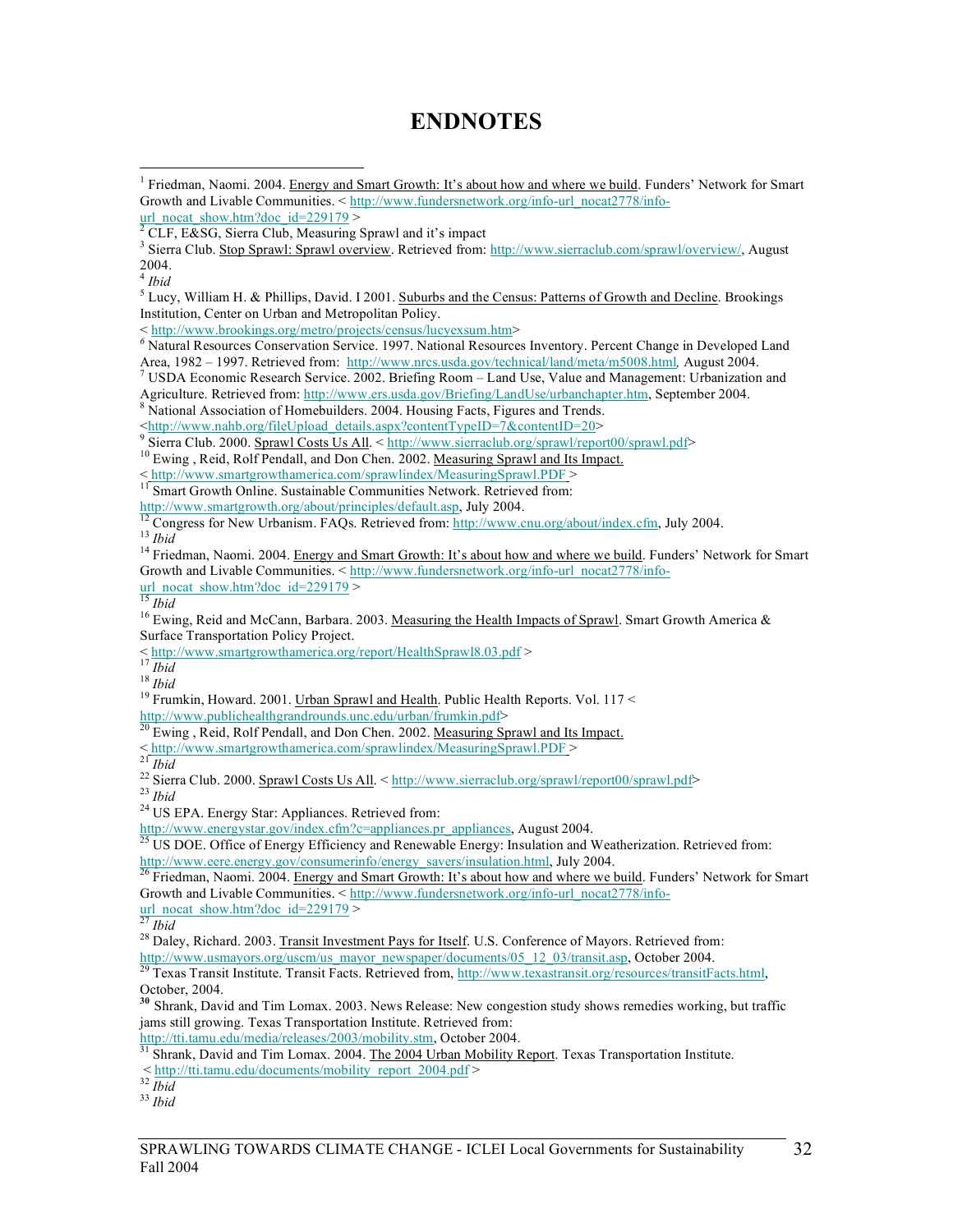<sup>34</sup> US EPA. Mobile Source Emissions: Past, present and future. Retrieved from:

http://www.epa.gov/otaq/invntory/overview/pollutants/index.htm, August, 2004.<br>
<sup>35</sup> Winkelman, Steven. 2003. <u>State and Local Leadership on Climate Change</u>. Center for Clean Air Policy.<br>  $\langle \frac{\text{http://www.ccap.org/pdf/2003-Jan-state\_transport\_climate.pdf}}{\text{$ 

<sup>37</sup> Bureau of Transportation Statistics. 2003. Transportation Statistics Annual Report: Chapter 2, Transportation Indicators. Retrieved from:<br>http://www.bts.gov/publications/transportation statistics annual report/2003/html/chapter 02/index.html, July 2004.

http://www.bts.gov/publications/transport/2003/html<br><sup>39</sup> Energy Information Agency. 2003. <u>Annual Energy Outlook</u>. Retrieved from:

http://www.eia.doe.gov/emeu/aer/pdf/pages/sec2\_2.pdf, August, 2004.<br>
<sup>40</sup> Bureau of Transportation Statistics. 2003. <u>Transportation Statistics Annual Report: Chapter 2, Transportation</u> Indicators. Retrieved from:

http://www.bts.gov/publications/transportation\_statistics\_annual\_report/2003/html/chapter\_02/index.html, July 2004.<br><sup>41</sup>Robert Wood Johnson Foundation – UNC School of Public Health. <u>Active Living By Design</u>. Retrieved fro

http://www.activelivingbydesign.org/index.php?id=219<br><sup>42</sup> Surface Transportation Policy Project. Transportation and Climate Change. Retrieved from:

http://www.transact.org/library/factsheets/climate.asp, August 2004.<br><sup>43</sup>Bureau of Transportation Statistics. 2003. <u>Transportation Statistics Annual Report: Chapter 2, Transportation</u> Indicators. Retrieved from:

http://www.bts.gov/publications/transportation\_statistics\_annual\_report/2003/html/chapter\_02/figure\_028.html, July

2004.<br><sup>44</sup> Heart, Bennet & Biringer, Jennifer. 2000. <u>The Smart Growth – Climate Change Connection</u>. Conservation Law<br>Foundation. Boston, MA. < http://www.clf.org/general/index.asp?id=355 >

<sup>45</sup> *Ibid*<br><sup>46</sup> Frank, L.D.and G. Pivo. 1994. <u>Relationship Between Land Use and Travel Behavior in the Puget Sound Region</u>.<br>Washington Department of Transportation. Seattle.

<sup>47</sup> *Ibid*<br><sup>48</sup> Safe Routes to School. Why Safe Routes Are Important. Retrieved from:<br>http://www.saferoutestoschools.org/about.html#Why, September 2004.

Brendenberg, Jeff. Designing Activity in Our Daily Lives. Robert Wood Johnson Foundation. Retrieved from: www.rwjf.org/news/special/design.jhtml, October 2004. <sup>50</sup> www.locationefficiency.com

<sup>51</sup> Murray et al. 2004. Estimating Leakage From Carbon Sequestration Programs. Land Economics. 80 (1): 109-124.<br><sup>52</sup> Friedman, Naomi. 2004. Energy and Smart Growth: It's about how and where we build. Funders' Network for Smart

Growth and Livable Communities.  $\leq$  http://www.fundersnetwork.org/info-url\_nocat2778/info-<br>url\_nocat\_show.htm?doc\_id=229179 ><br> $^{53}$  Tbid<br> $^{54}$  Tbid

<sup>55</sup> U.S. Department of Energy, Energy Star Program. "What Does My Energy Bill Pay For?" Retrieved

from: http://www.EnergyStar.gov, December, 2004.<br><sup>56</sup> Rocky Mountain Institute. "Household Greenhouse Gas Emissions and Savings Measures." Retrieved<br>from: http://www.rmi.org/sitepages/pid341.php, December, 2004.

<sup>57</sup> Friedman, Naomi. 2004. Energy and Smart Growth: It's about how and where we build. Funders' Network for Smart Growth and Livable Communities.  $\leq$  http://www.fundersnetwork.org/info-url\_nocat2778/info-url\_nocat\_20179 >

urlinocate Energy Victoria, **58** ICLEI Local Governments for Sustainability. 1993 Case Study 32 - Connecting Land Use and Energy Victoria,

Australia.Melbourne.<br><sup>59</sup> Handwerk, Brian. "Landscaped Roofs have Chicago Mayor Seeing Green" Retrieved from: http://news.nationalgeographic.com/news/2004/11/1115\_041115\_green\_roofs.html#main, December,

2004.<br><sup>60</sup>City of Chicago. "Green Roof Fact Sheet." Retreived from:

http://egov.cityofchicago.org/webportal/COCWebPortal/COC\_ATTACH/Green\_Roof\_Fact\_Sheet.pdf,

December 2004.<br><sup>61</sup> US EPA. "Heat Island Effect." Retrieved from; http://www.epa.gov/heatisland/about/index.html, December, 2004.